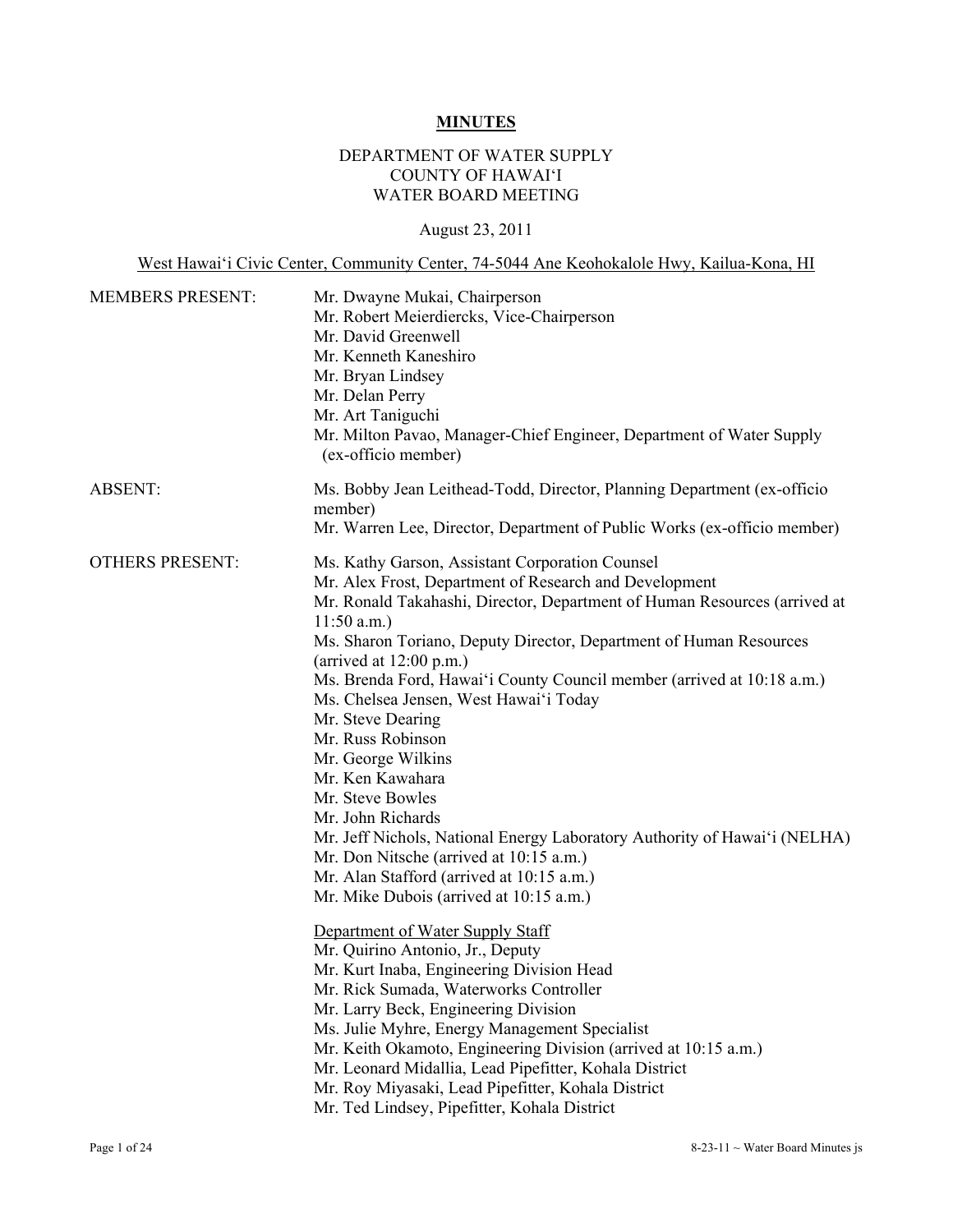1) CALL TO ORDER – Chairperson Mukai called the meeting to order at 10:07 a.m.

### 2) STATEMENTS FROM THE PUBLIC

*(Mr. Russ Robinson spoke about Sustainable Water Production versus Planned Development. The following is Mr. Robinson's verbatim testimony:)* 

"Mahalo. I'm a retired geologist from the Mainland. I've lived here for 10 years, and recently, it's come to my attention that the planning sector of the County and the general public has actually set into written documents, CDP's, etc., planning for more houses which will create more demand than the engineers, hydrologists, hydro-geologists can reasonably foresee as sustainable production from the water supply on this island. And I feel that that's criminal, that it's unrighteous, that it is what you might call a "sin," and in my book, the wages of sin…or death. I present as an example the credit default swaps that were put forward by the investment people, which basically said yeah, we can loan money to people who can't pay it back, and they'll default. But we'll just spread it around enough people and hide it in various ways that it won't matter. Well, it *did* matter, and we all know the result. And I say that if we plan to build and the commission-earners, like the commission-earners in the investment… will make it happen, because they really want nothing more than to earn a commission. And they don't care what happens to our kids or grandkids, etc. We from natural science... I said I'm a geologist… We have to stand up, and I'm here to urge the Board to…and the Water Board staff to… stand up and stand by the faith of our science and what it tells us… And tell the political estate… and they turn over quite frequently as we've all noticed, and the public, at every opportunity… Make known to them that we have to live sustainably. We have to live on a principle that we can't use more water from our aquifers than will be replaced by natural means, that if we do this, we're putting a burden on our children and grandchildren that is unconscionable. In this State, we have a motto: "The life of the land is perpetuated in righteousness." So I'm urging the scientists, engineers, and all the workers in the Board to be righteous. Live by that policy. Plan for a better world for our keiki. Mahalo."

3) APPROVAL OF MINUTES

The Chairperson entertained a Motion to approve the Minutes of the July 26, 2011, Water Board meeting.

ACTION: Mr. Meierdiercks moved to approve; seconded by Mr. Greenwell, and carried unanimously by voice vote.

### 4) APPROVAL OF ADDENDUM AND/OR SUPPLEMENTAL AGENDA **(Note: Addendum requires Roll Call Vote)**

The Chairperson entertained a Motion to approve the addition of a Supplemental Agenda (i.e., a handout providing supplemental information) to Item No. 8(A), JOB NO. 2003-823, PALANI ROAD TRANSMISSION WATERLINE (MĀMALAHOA HIGHWAY TO PALANI ROAD NO. 2 RESERVOIR).

ACTION: Mr. Meierdiercks moved to approve; seconded by Mr. Taniguchi, and carried unanimously by voice vote.

Chairperson Mukai entertained a Motion that Item 9(C), PRESENTATION REGARDING POSSIBLE DESALINATION PLANT and Item 9(J)6 MANAGER-CHIEF ENGINEER'S REPORT, RECOGNITION OF DWS'S BIG ISLAND TAPPING TEAM, be moved to the top of the Agenda, ahead of Item 5(A), DRINKING WATER STATE REVOLVING FUND RESOLUTION NO. 2011-03.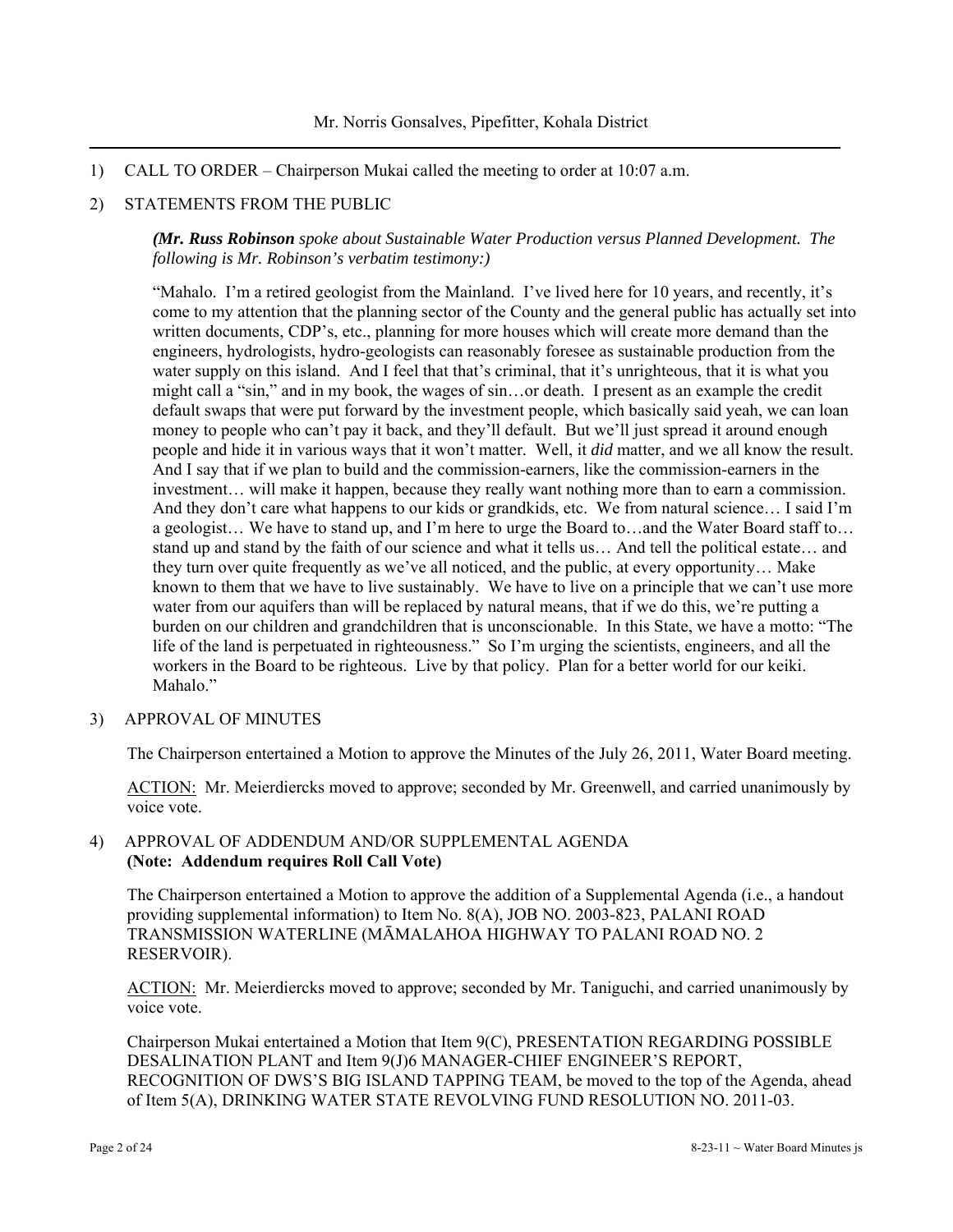ACTION: Mr. Taniguchi moved that the Item 9(J)(6), MANAGER-CHIEF ENGINEER'S REPORT, RECOGNITION OF DWS'S BIG ISLAND TAPPING TEAM, should go to the top of the Agenda, followed by Item 9(C), PRESENTATION REGARDING POSSIBLE DESALINATION PLANT. Mr. Perry seconded. Motion carried unanimously by voice vote.

## 9) MISCELLANEOUS:

## J. **MANAGER-CHIEF ENGINEER'S REPORT:**

6) Recognition of DWS's Big Island Tapping Team – The team, which has won the State pipe tapping championships the past five years, is comprised of Mr. Leonard Midallia, Mr. Roy Miyasaki, Mr. Ted Lindsey and Mr. Norris Gonsalves. All four gentlemen work at the Waimea Baseyard, and have represented the Big Island at the national American Water Works Association (AWWA) pipe tapping competitions. Following their victory in the state championships last year, the team will represent Hawai'i at the national AWWA competition next June in Dallas, Texas. Chairperson Mukai presented each of the team members with a plaque emblazoned with their winning time of **one minute, 11.81 seconds**.

### C. **PRESENTATION REGARDING POSSIBLE DESALINATION PLANT:**

Mr. Steve Dearing, owner of Palms of Hawai'i, proposes to design, construct, finance and operate a desalination plant using reverse osmosis methods in the Kona area. Mr. Dearing provided a presentation, including written materials that he distributed to the Board.

Mr. Dearing said the solution to the fast-depleting aquifers in Kona is desalination, using reverse osmosis. Mr. Dearing is working with CDM, a company which builds and designs desalination facilities on the Mainland including one at Sand City, California. Rather than drilling more wells and depleting the aquifers, the solution is to turn to the ocean as a source of water, he said. The Sand City facility, which is operated by Cal America and owned by Sand City, produces one million gallons of water a year. Mr. Dearing said he is not an expert, but he explained that the way to dispose of the brine is to mix it with sea water until it is no longer at toxic levels, and re-inject it into the ground near the ocean. He recommended that, rather than using an ocean water intake, instead drilling a beach front and using brackish water for this purpose. This would save a lot of money in processing the sea water, reducing the cost by 30 percent, Mr. Dearing said. He proposed that CDM will finance, construct and design a Kona desalination facility, which would be owned by the Board of Water Supply. He noted that other facilities on the Mainland are operated by private companies, citing Cal America's operation of the Sand City facility.

The Manager-Chief Engineer asked about the average cost per 1,000 gallons to produce the water.

Mr. Dearing said it would depend on the demand. The Sand City facility cost \$12 million for the plant alone, which produces one million gallons a year.

The Manager-Chief Engineer said that the demand here is more like one million gallons a day.

Mr. Dearing acknowledged that the Sand City facility was small in scale. He said that CDM is capable of producing 250 million gallons a day. He said that once the Board tells CDM where the facility is needed, when it is needed and how much is needed, then CDM can design the facility and determine how much it will cost. He said that in the long term, desalination is going to be a lot more affordable than drilling wells and pumping them dry to the brine. He said that that is where things are headed if DWS keeps using the wells here in Kona. He noted that there is the option of using the reverse osmosis process to clean up the water once the aquifer has been depleted. He said the experts need to determine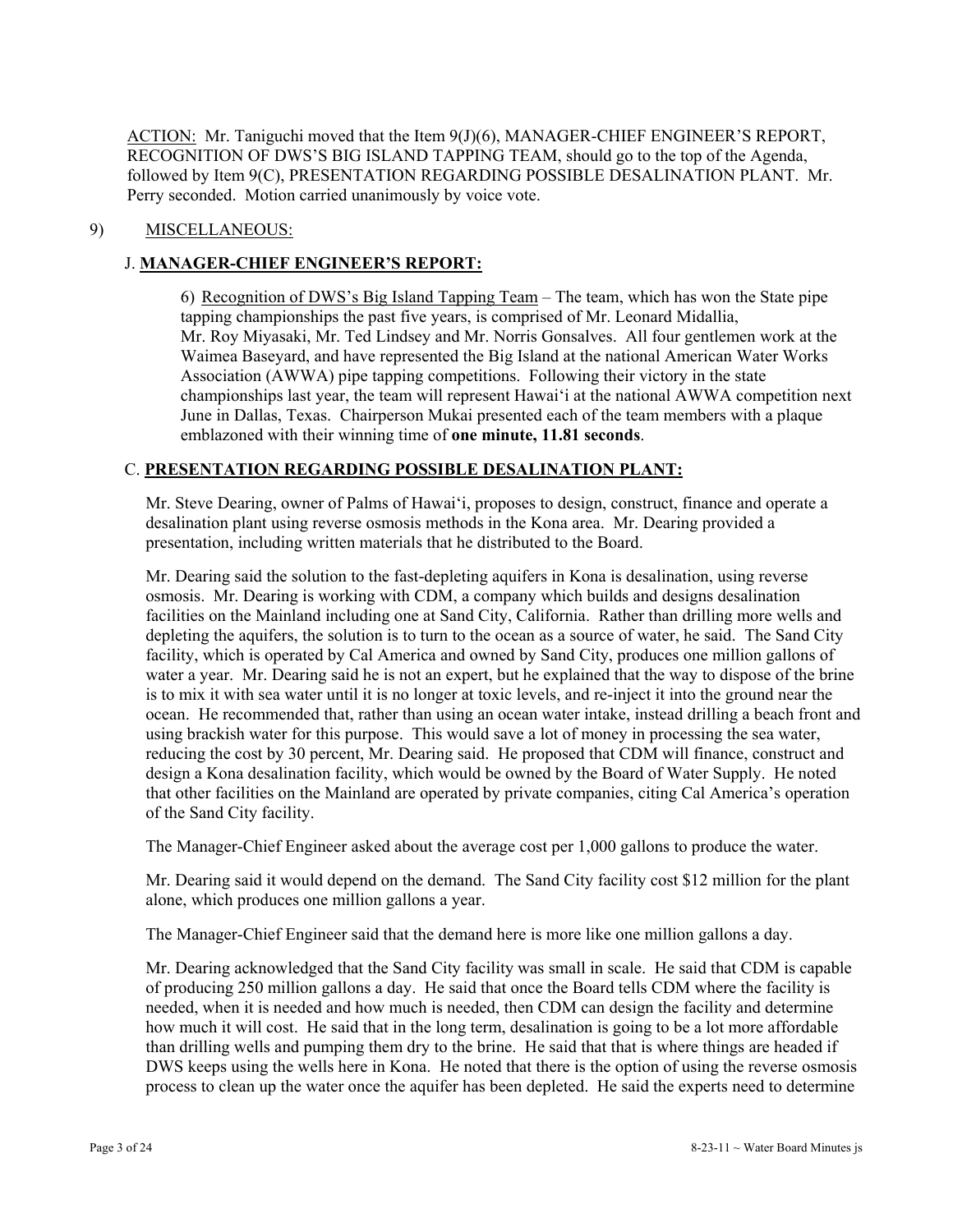whether an entirely new facility is wanted, or whether to just clean up the aquifers that were depleted, (in other words, the intrusions).

Mr. Kaneshiro said that one of the concerns is going to be the disposal of the brine.

Mr. Dearing said if the Board reads the materials he provided, this concern is addressed by the experts in what they have proposed for Hawai'i. The disposal involves continually pumping sea water so the brine is diluted to non-toxic levels. This is re-injected into the ground along the beach front. There are no adverse effects to wildlife, etc., he said.

The Manager-Chief Engineer asked whether it would mean re-injecting highly-concentrated brine into the ground.

Mr. Dearing said no, it meant pumping a half-million gallons of sea water to dilute 10,000 gallons of brine to dilute it. It would be like sea water when it is re-injected into the ground, with no toxins whatsoever, he said.

Chairperson Mukai said that at this point, it is difficult to ask questions without having read the materials. He thanked Mr. Dearing for the information. Speaking for himself, the Chairperson said that if desalination can be done at an affordable level where it does not increase the cost to the end user, the Board should by all means look at it seriously.

Mr. Dearing said that the experts at CDM believe they can definitely meet or reduce the rate of water supply in the long term. The technology to do desalination is available and the demand for the water in the Kona region is great, he said. This is a long-term, sustainable method of producing unlimited amounts of water upon demand. He said that the water can be produced at off-peak hours, and the facility will be able to produce as much water as needed to supply demand. All that CDM needs is input on how much the Board of Water Supply is willing to pay per 10,000 gallons of water, to figure out where CDM stands on the cost to itself. CDM needs to know the quantity of water needed, etc., so that the private investors can step forward to construct the plant at no cost to the County, Mr. Dearing said.

### 2) STATEMENTS FROM THE PUBLIC:

*(Ms. Brenda Ford gave a Public Statement regarding desalination. The following is Ms. Ford's verbatim testimony:)* 

**MS. FORD**: "Thank you. My name is Brenda Ford. I'm here as a private citizen. I want to tell you my story. Before I start my story, I want to tell you that you have very good people working for the Department of Water Supply, but in my opinion, you have some bad policy, and that's causing the problem. I moved here 16 years ago, and I lived in Kailua-Kona in the Pines subdivision, the downtown area, but not right in the village, and I worked on the northern end of the island. After I was there for some months, I started having a lot of salt retention problems. Sodium retention problems. And it got so bad that I knew what was causing the problem. I was swelling up, so I knew I was retaining salt. And so, the rule of thumb is you flush it out of your system by drinking water, right? And I drank water, and I drank water, and I was drinking copious amounts of water, and I was getting worse on an almost daily basis. I wound up in the doctor's office. And I had to go on Lasix, which is a diuretic. It has some very, very nasty side effects which I won't go into. And I was at home one day, and I pulled a tray of ice cubes out of my refrigerator, and one of them fell out of the tray. And I picked it up, and I noticed on one side, the bottom side, an eighth of an inch film of white, solid white. I don't know what possessed me at that time; I still don't understand why I picked up that cube and I licked that white portion of the cube, and it was salt. And then I knew what the problem was. I called the Department of Water Supply and said, 'how much salt is in the water in Kailua-Kona?' And at that time, it was just over 300 parts per million. There is no EPA standard, as you will be told shortly. There's no EPA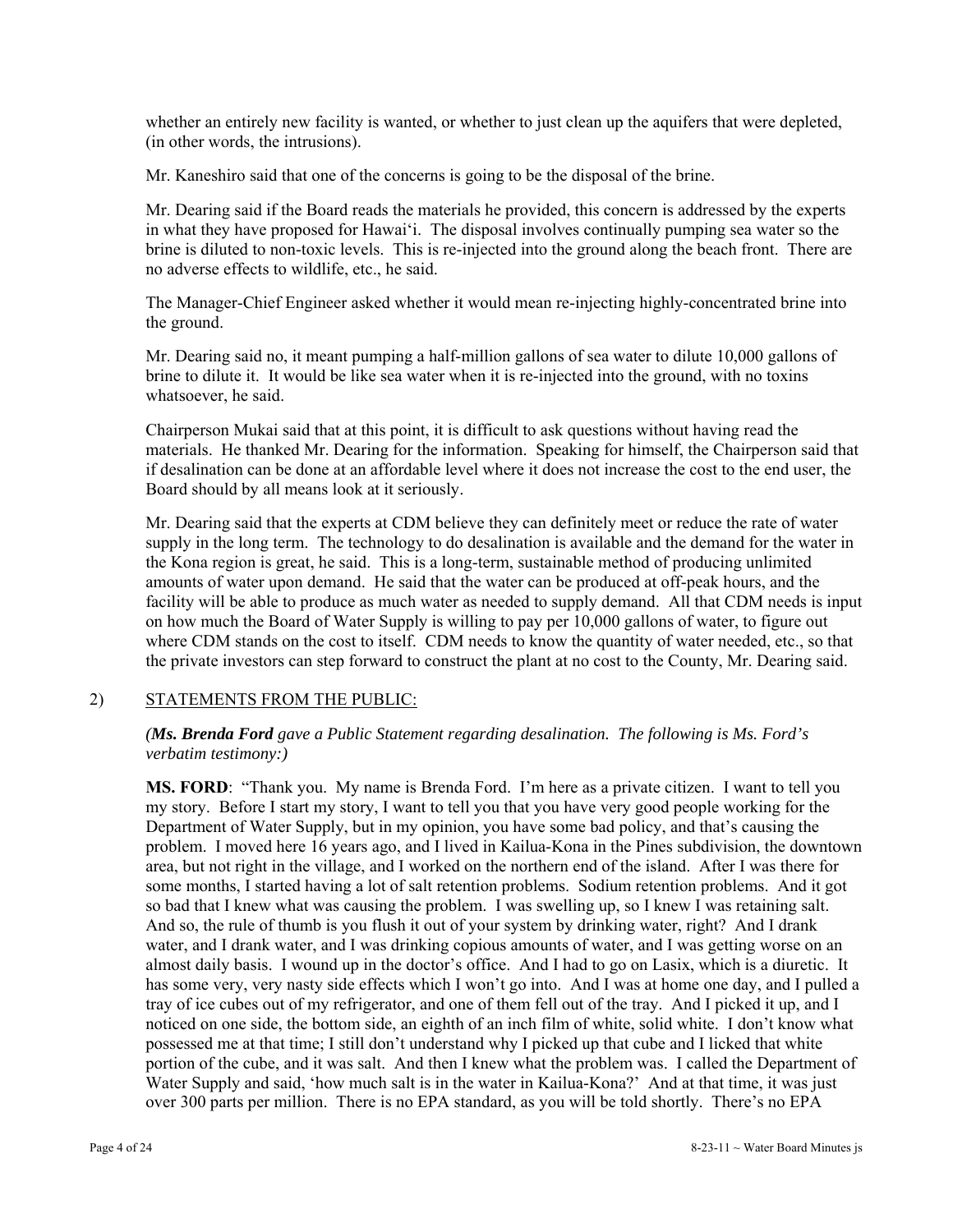standard; there's no State standard, on sodium in the water. But medically, the water should be, for everyone's health, 60 parts per million or less of sodium. What you're going to hear today after I finish is, you're gonna hear everybody talking about chlorides. Well, we inject chlorine in to kill the pathogens. So chlorides and chlorine don't mean a thing to your body. You just turn it into stomach acid and it gets excreted out. Sodium is the problem. In West Hawai'i, we have a huge population of elderly: local people and people who move here as a retirement… we have a huge retirement community, and it is driving part of the economy here in West Hawai'i. Only Kailua-Kona has this disgusting level of sodium in our water. And 14 years ago, I came to the Board of Water Supply, and I have come about every three or four years since then, to tell the different Commissioners my story... how the water in Kailua-Kona makes people sick. It made me sick, and I was a relatively young woman at that time. To this day, 16 years later… and the Department has known about this problem for decades… not one thing has been done to reduce the sodium content in the water in Kailua-Kona. I'm not asking for desalinization any place else on the island, except Kailua-Kona. I don't live here anymore. I live in Captain Cook, but every time a well goes down in Captain Cook area, they pump this sodium, high-sodium water up to Captain Cook, I start getting phone calls at my house, because other people can taste it faster than me. And then, I have to go on bottled water until the well is repaired. We should not be producing high-sodium water for our population. We have massive amounts of diabetes, heart disease, congestive heart failure, kidney disease, on this island. And high sodium in your drinking water exacerbates that. Now, when I finish, you're gonna hear about desalinization is a new, novel technology. It's been used by the Israelis for more than 50 years. It's used by the U.S. military, and the entire Eastern Seaboard of the Mainland United States has thousands, and I do mean, thousands, of desalinization plants in those areas. This is not a new and novel technology. I'm not advocating for any particular company. I don't care what company you choose, as long as we get the job done. You're gonna hear about the high-elevation wells. Well, 16 years later, they haven't gotten any water down. You'll hear about re-routing the main, the water mains…. Didn't reduce the sodium because that wasn't the intent. You'll hear about 'Well, we're putting this pipeline in to bring water down.' And you ask the question: 'How much will it reduce the sodium?' And the answer is 'We don't know; we don't know how much water the well will produce. We don't know what the sodium content will be.' Basically, we've done nothing. We know nothing. And we're not doing anything, and there are no plans to do anything. It's not that you have bad people. You have wonderful people in the Department of Water Supply. You have a bad policy, and the policy is: we're not gonna get any desalinization for Kailua-Kona. I actually had a Commissioner who's not sitting on this Board now, years ago, bring me all the pretty pictures of the maps about how they're re-routing all the water mains in Kailua-Kona. He said, 'Look, this is the work we're doing.' I said, "Great. How much is it reducing the sodium content?' None. He said, 'But if we give Kona this high-quality water, we'd have to give it to everybody.' But everybody else already has high-quality water, except for Miloli'i, and they got their own R.O. plant down there. We, the County, do not have a single desalinization plant, not even for emergency purposes, not even on a cargo container that we could move around the island if we have a big emergency. We have nothing, except a bad policy that continues to prohibit us from getting a desalinization plant in Kailua-Kona. Please, for the health of your constituents, for the health of the community, please change this policy and get desalinization going here in Kailua-Kona, so that you're not making people sick. Because it's not just me; I had none of the diseases I've just mentioned, and I got sick from the water in Kailua-Kona, because of the high sodium content. The one thing we did accomplish years ago was to get a line of information at the bottom of the Annual Report you send out to everybody. It now contains the information about the sodium. That was the one thing we accomplished, but we haven't dropped the sodium content one bit. Thank you."

**CHAIRPERSON MUKAI:** Thank you, Ms. Ford. We also have another Statement from the public. The subject matter is Ocean View water, Don Nitsche. He's from Ocean View, and he's representing the Ocean View Community Development Corporation. Nice to see you again; it's been a while.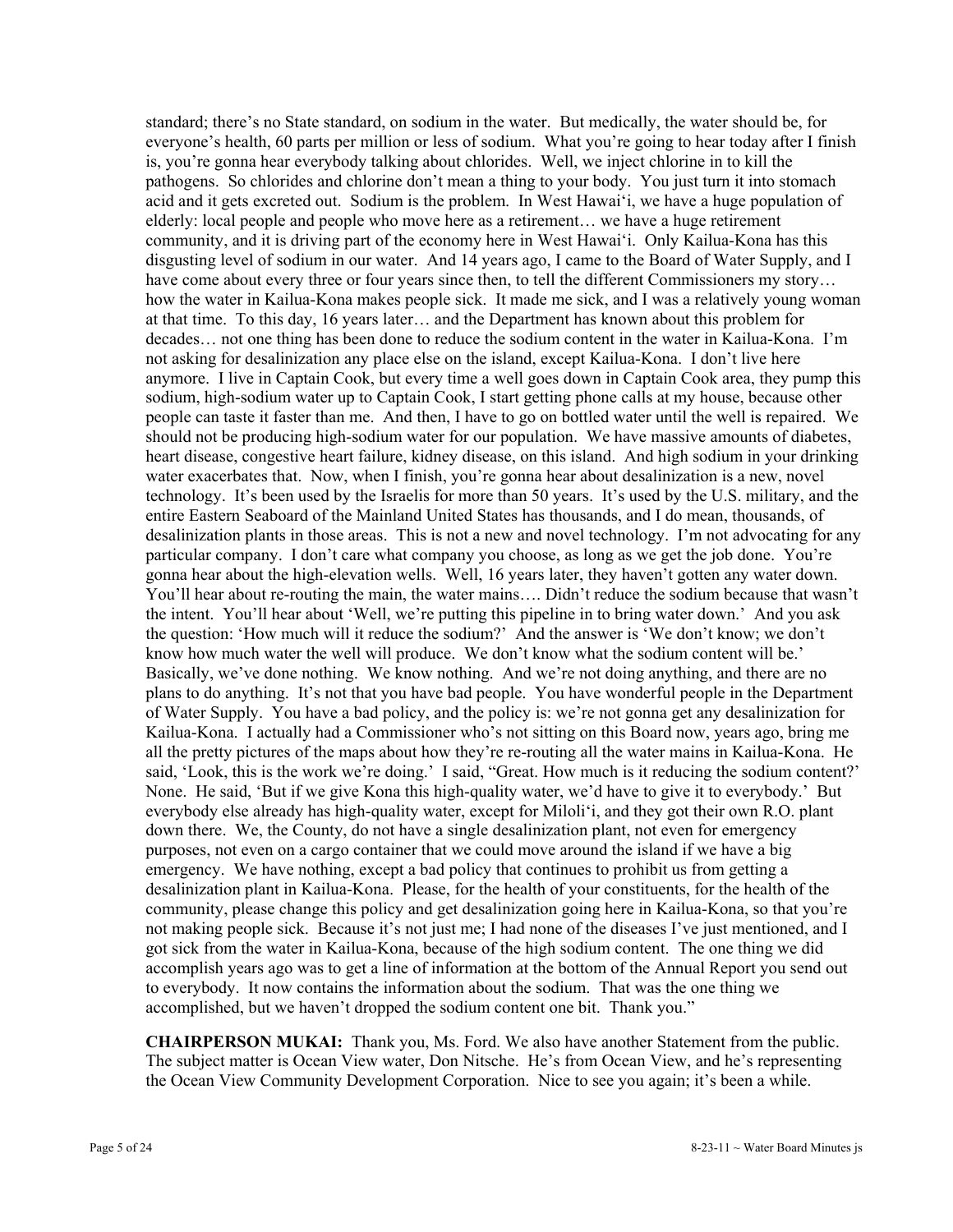#### *(Ms. Ford and Messrs. Robinson and Dearing left the meeting at 10:45 a.m.)*

**MR. NITSCHE:** I haven't been here for a while. Well, we understand that we're going to have a water source soon in Ocean View. I guess next month, is it scheduled?

#### **MANAGER-CHIEF ENGINEER**: In October.

**MR. NITSCHE:** October? Oh, okay, it was originally to be September. Anyway, it's been a long time coming. We're very happy about this, but we have some concerns. We're concerned with the loading station, and the plan that was put together. It was a design-build plan, evidentally. The community has never seen a plan, or a detailed plan on how it was to be, on how it was designed. And we'd like to, if there *is* a plan, we'd like to see it, and compare with what… We're not very happy with the way it's set up now. We think there's some dangers to trucks entering and leaving, and it's a little confusing to what it really is. So we would like to have the… a copy of this plan presented to the community, and that's the main reason we're here. We also would like to understand… would like to have a look at the plan for the operation of the water system in Ocean View, which is going to be, um, of course, not piped to the homes, but it'll be a place for the water trucks and the people to gather their own water. So we'd like to see a detailed plan of how that's going to operate. We've been kept in the dark. We were assured years ago that we would be kept up on what's happening, and we haven't really been kept up. The whole community has a lot of different ideas floating around, and nobody, really, that I'm aware of, has a copy of what is going to happen and what the plan for the loading area is. So those two items, we'd like to have brought to our attention as soon as possible.

**CHAIRPERSON MUKAI:** Okay, thank you.

**MR. NITSCHE:** Is there any… any, uh?

**CHAIRPERSON MUKAI:** Uh, in this segment, there's no dialogue.

**MR. NITSCHE:** Okay, if there's any questions, I'd be glad to help bring them up. I've been out of commission for a while, and I haven't been… I used to come here to the meetings quite a bit as Milton is aware of. But I have been out of whack for the last couple of years. I had a serious accident with my water truck, when I used to haul my own water… and I had some damage to my faculties, and I was slowed up for a while. But I'm back on the going again, and we're going to get reorganized in Ocean View as far as our Water Committee goes. Thank you very much.

*(Mr. Alan Stafford provided testimony regarding water loading in Ocean View. The following is his verbatim testimony:)* 

**MR. STAFFORD:** Thank you for hearing me without filling out one of your forms. My name is Alan Stafford.

**CHAIRPERSON MUKAI:** Okay, thanks.

**MR. STAFFORD**: We would like to actually have a meeting at the site where they're going to be doing the filling of the vehicles. That way, we can have a better understanding. If the information can be brought down and we all get together… because there's some concerns about the width of the entrance and the turnaround area, where large trucks going in are going to actually have problems where they could overturn, or have accidents with other vehicles coming in. It's not wide enough. Also, the information he's asked for… if we could get a meeting down there at the site… and the plans that go… of the site. Also, the original site. Myself, I have some concerns about that; where the tank is, if possible, you could even talk about the filling of separate vehicles in two separate locations, which would cause less of a congestion at the sites. With larger trucks and smaller vehicles, a lot of times,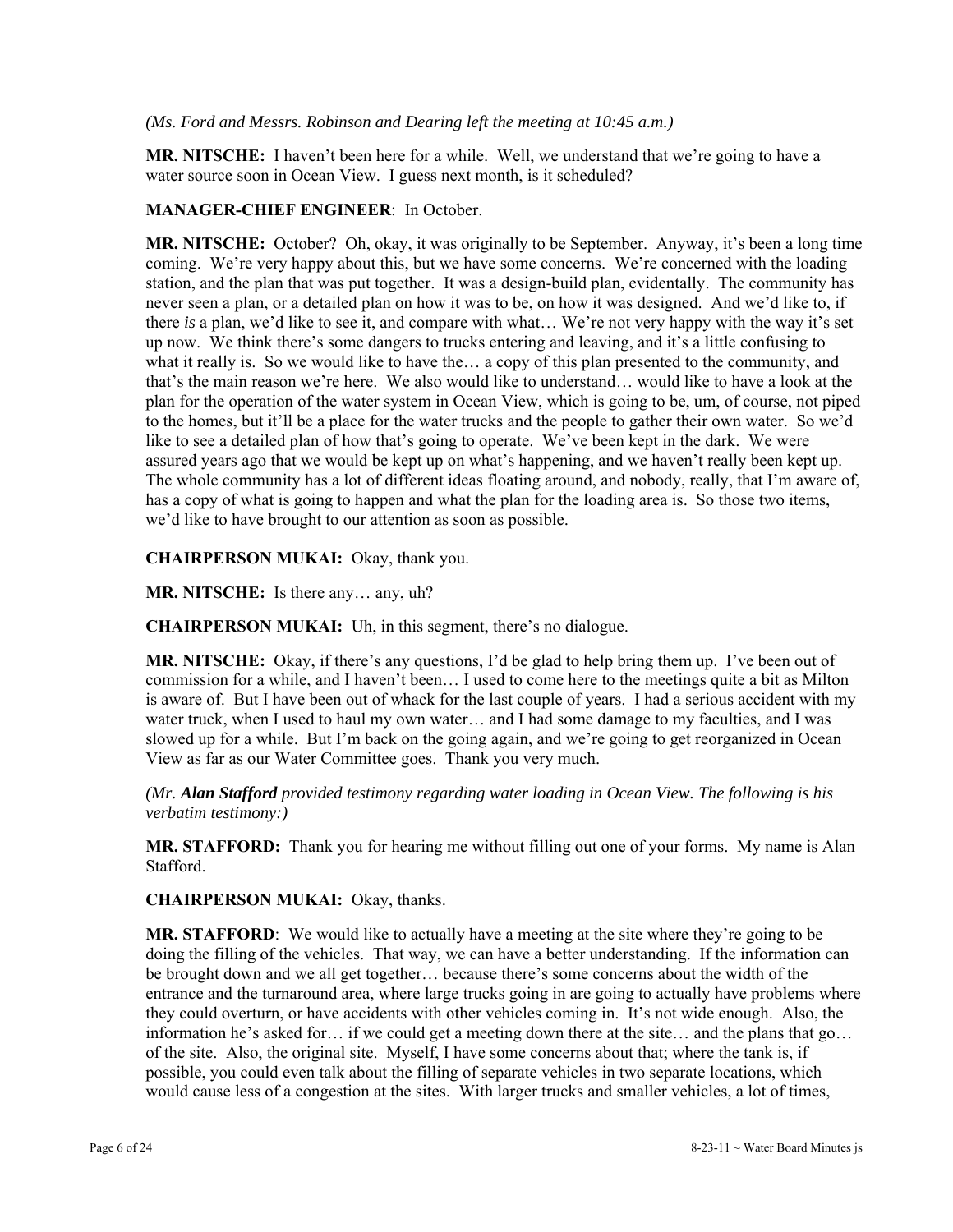there ends up being accidents – trucks not being able to see the vehicles in back of them. I think there should be a concern of possibly two different sites: one for commercial, one for residential. With all the people coming down to get water… There's quite a few lots up there, and people would be real happy to have the water close by, and it'll increase the use. So I think that having two sites, one for vehicles, one for trucks, would lessen the chance of liability for the water district in accidents and liabilities. But what we really need is a meeting down there, to bring our representatives down, and we all have a talk, and see what's going on with the plans as they are.

**CHAIRPERSON MUKAI:** All right. Thank you very much.

# 5) SOUTH HILO:

## A. **DRINKING WATER STATE REVOLVING FUND RESOLUTION NO. 2011-03:**

#### *(Note: Resolution requires roll call vote)*

Resolution No. 2011-**03** is for the project for which DWS has submitted a loan application, under the Drinking Water State Revolving Fund (DWSRF). One of the prerequisites for the loan is a Resolution approved by the Water Board. This Resolution is specifically identified for the following project: JOB NO. 2008-940, KULA'IMANO PRODUCTION WELL AND SUPPORTING FACILITIES, and authorizes the Manager-Chief Engineer or Deputy to execute loans and/or grants with the State Department of Health for up to \$4,100,000.00.

The Water Board previously approved Resolution 2011-01 for \$3,500,000.00. However, the total "not to exceed" amount will be increased to \$4,100,000.00, to include an anticipated construction cost, plus contingency, plus an allowance for design services. The actual loan amount will be finalized after the opening of construction bids.

The Manager-Chief Engineer recommended that the Water Board adopt DRINKING WATER STATE REVOLVING FUND RESOLUTION NO. 2011-03, subject to approval by Corporation Counsel.

MOTION: Mr. Meierdiercks moved to approve; seconded by Mr. Lindsey.

The Manager-Chief Engineer explained that this well is mauka of the highway above the old Kula'imano Camp, at an elevation of approximately 900 feet. The system will be gravity-fed to all of the customers below, he said. The new well will supplement an existing well that DWS has on the makai side of the highway.

Mr. Inaba said that the increased amount of the loan, at \$4.1 million, will provide a cushion in case the bids come in high.

Mr. Sumada said that the loan will be paid back at 3.5 percent interest.

ACTION: The Secretary took a roll call vote: Mr. Greenwell (Aye); Mr. Kaneshiro (Aye); Mr. Lindsey (Aye); Mr. Meierdiercks (Aye); Mr. Perry (Aye); Mr. Taniguchi (Aye); Chairperson Mukai (Aye). Motion carried with Seven (7) Ayes and Zero (0) Nays.

# 6) HĀMĀKUA:

# A. **JOB NO. 2007-923, ĀHUALOA WELL DEVELOPMENT – PHASE 2 (PRODUCTION WELL AND 1.0 MG RESERVOIR):**

The contractor, Goodfellow Bros., Inc., requested a contract time extension of 70 calendar days. This is the third time extension request for this project. Information on the previous time extension requests are detailed below: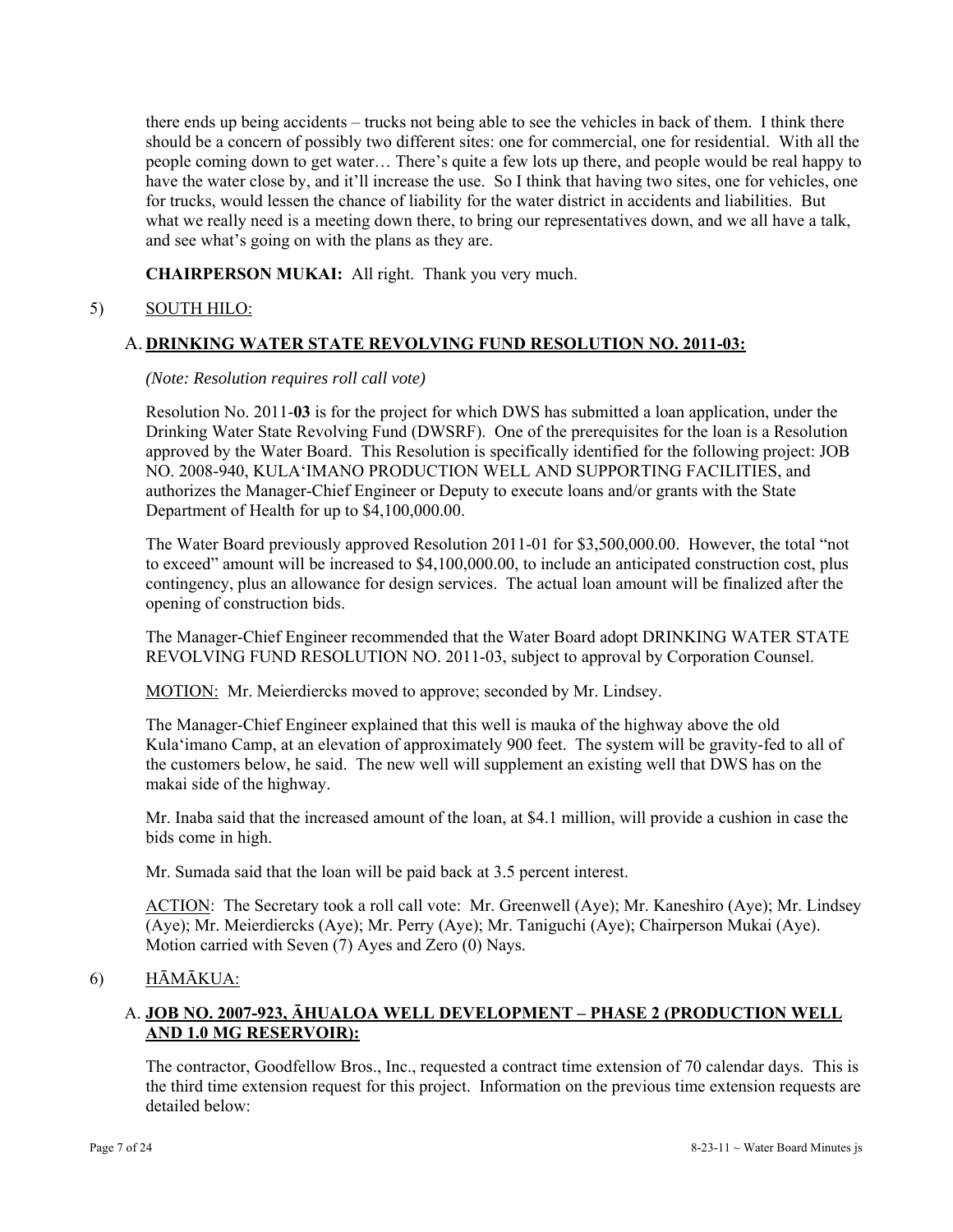| Ext.<br>#                           | From (Date) | To (Date) | Days<br>(Calendar) | Reason                                                                                                                                                 |
|-------------------------------------|-------------|-----------|--------------------|--------------------------------------------------------------------------------------------------------------------------------------------------------|
|                                     | 8/30/10     | 2/14/11   | 168                | Delays in receiving drawings from HELCO<br>and changes in electrical design.                                                                           |
| $\mathcal{D}$                       | 2/14/11     | 9/26/11   | 224                | Delays in receiving submittals and review<br>from HELCO for Main Electrical Service<br>Switchgear                                                      |
|                                     | 9/26/11     | 12/5/11   | 70                 | Additional time needed for start-up/testing of<br>Motor Control Center, delays in painting<br>due to moisture, delays in delivery of<br>doors/louvers. |
| Total Days (including this request) |             |           | 462                |                                                                                                                                                        |

The contractor's previous time extension did not include the time needed for the instrumentation technicians to complete start-up and testing of the Motor Control Center equipment. The instrumentation technicians will need approximately eight (8) weeks after the current contract completion date to finish their work. Painting of the control building has also been delayed due to moisture in the building, and the main electrical work cannot be completed until the painting is finished. Delivery of the doors and louvers for the building has also taken longer than anticipated. The contractor estimates that an additional two (2) weeks will be needed to complete painting and delivery/installation of the doors and louvers.

Staff has reviewed the request and finds that the 70 calendar days are justified.

This project is being funded through the American Recovery and Reinvestment Act of 2009 (ARRA). The requested time extension will not affect ARRA funding for this project.

The Manager-Chief Engineer recommended that the Board grant this contract time extension of 70 calendar days to Goodfellow Bros., Inc., for JOB NO. 2007-923, ĀHUALOA WELL DEVELOPMENT – PHASE 2 (PRODUCTION WELL AND 1.0 MG RESERVOIR). If approved, the contract completion date will be extended from February 26, 2011 to December 5, 2011.

MOTION: Mr. Kaneshiro moved to approve; seconded by Mr. Lindsey.

Mr. Meierdiercks noted that a correction was needed in the Recommendation, to change the date from February 26, 2011 to **September** 26, 2011.

Mr. Inaba explained about the extension request. The contractor did not include in their previous request the time needed for the specialty contractor to program the Motor Control Center equipment. The current request asks for the time to do that portion of the work, Mr. Inaba said.

The Manager-Chief Engineer said things were compounded by the delay with HELCO. Because HELCO did not come in, the work could not proceed.

Chairperson Mukai asked about the previous extension, which was to September 26, 2011. He asked whether the contractor had finished his segment of the work and was sitting on it all this time.

Mr. Inaba said no, the contractor is still working on it.

The Manager-Chief Engineer said there is a lot of work that the contractor cannot do until HELCO finishes up because the contractor needs the power and needs to test. Therefore, the delays from HELCO naturally caused the contractor to delay their work, too.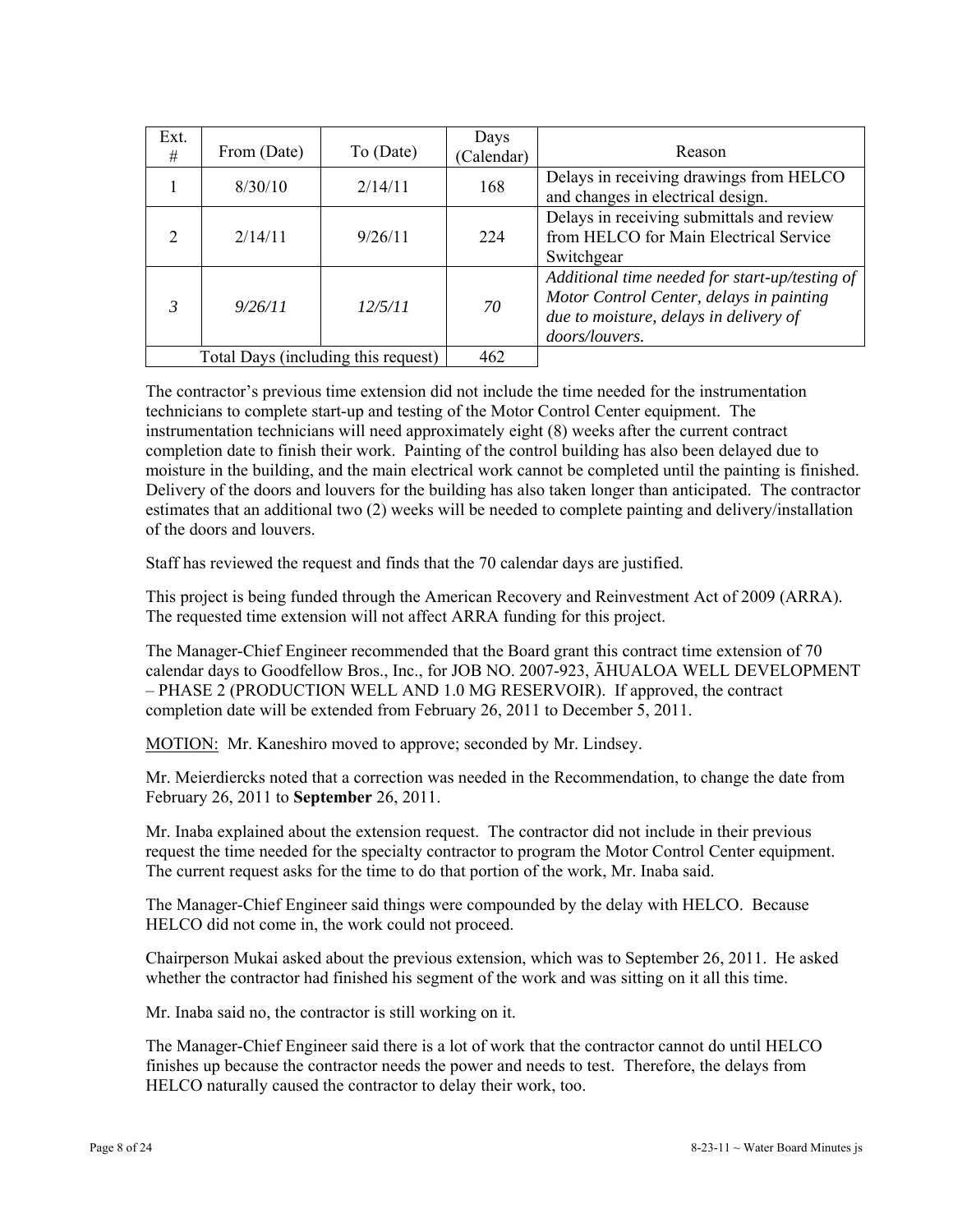Mr. Inaba said the contractor is currently installing the equipment, and it is pretty close to being done. He reiterated that the contractor did not include the time needed for their specialty contractor's work in the previous time extension request. The specialty contractor actually puts everything together to make sure it is running (and programs the equipment), he said.

Mr. Beck showed a map where the access road is located, noting that it is 4,400 feet long. This was in response to a question raised at a previous meeting, he said.

Chairperson Mukai, returning to the HELCO delay issue, said that DWS should submit to HELCO a list of DWS projects delayed by HELCO. He said these delays were beyond reason.

Mr. Inaba said that these delays had happened on the past couple of projects, and DWS's consultants are more aware of it and are working with HELCO to see how such delays can be avoided.

ACTION: Motion carried unanimously by voice vote.

### 7) NORTH KOHALA:

## A. **JOB NO. 2005-867, HALA'ULA WELL DEVELOPMENT (WELL NO. 7247-03):**

The contractor, Derrick's Well Drilling and Pump Services, LLC, is requesting a time extension of 12 calendar days. The contractor's time extension request is supported by DWS's consulting engineer for the project. This is the second time extension request for this project.

| Extension $#$ | From (Date) | To (Date)              | Days (Calendar) | Reason         |
|---------------|-------------|------------------------|-----------------|----------------|
|               | 4/20/11     | 5/22/11                |                 | Rain-out Days  |
|               | 5/22/11     | 6/3/11                 |                 | Sample Retests |
|               |             | Total Days (incl. this |                 |                |
|               |             | ext.                   |                 |                |

The project completion date must be extended due to delays caused by positive water samples and subsequent retesting requirements.

The Manager-Chief Engineer recommended that the Board grant this time extension of 12 calendar days to Derrick's Well Drilling and Pump Services, LLC, for JOB NO. 2005-867, HALA'ULA WELL DEVELOPMENT (WELL NO. 7247-03). If approved, the contract completion date will be extended from May 22, 2011 to June 3, 2011.

MOTION: Mr. Taniguchi moved to approve; seconded by Mr. Meierdiercks.

The Manager-Chief Engineer explained that the initial samples needed to be re-tested, and that takes time. The initial test was not satisfactory. The need to re-test was not the contractor's responsibility, he added.

Mr. Inaba said that DWS needed to confirm that the source was good. To all accounts, the contractor did everything properly in collecting the samples.

Mr. Kaneshiro asked whether this was an after-the-fact approval.

Mr. Inaba said yes, it was. DWS went to its consultant to verify whether this would be part of liquidated damages. DWS was unable to do final inspection until June 3, when the contract was completed. The re-testing, etc., has all been done, he said.

Mr. Perry asked what went wrong.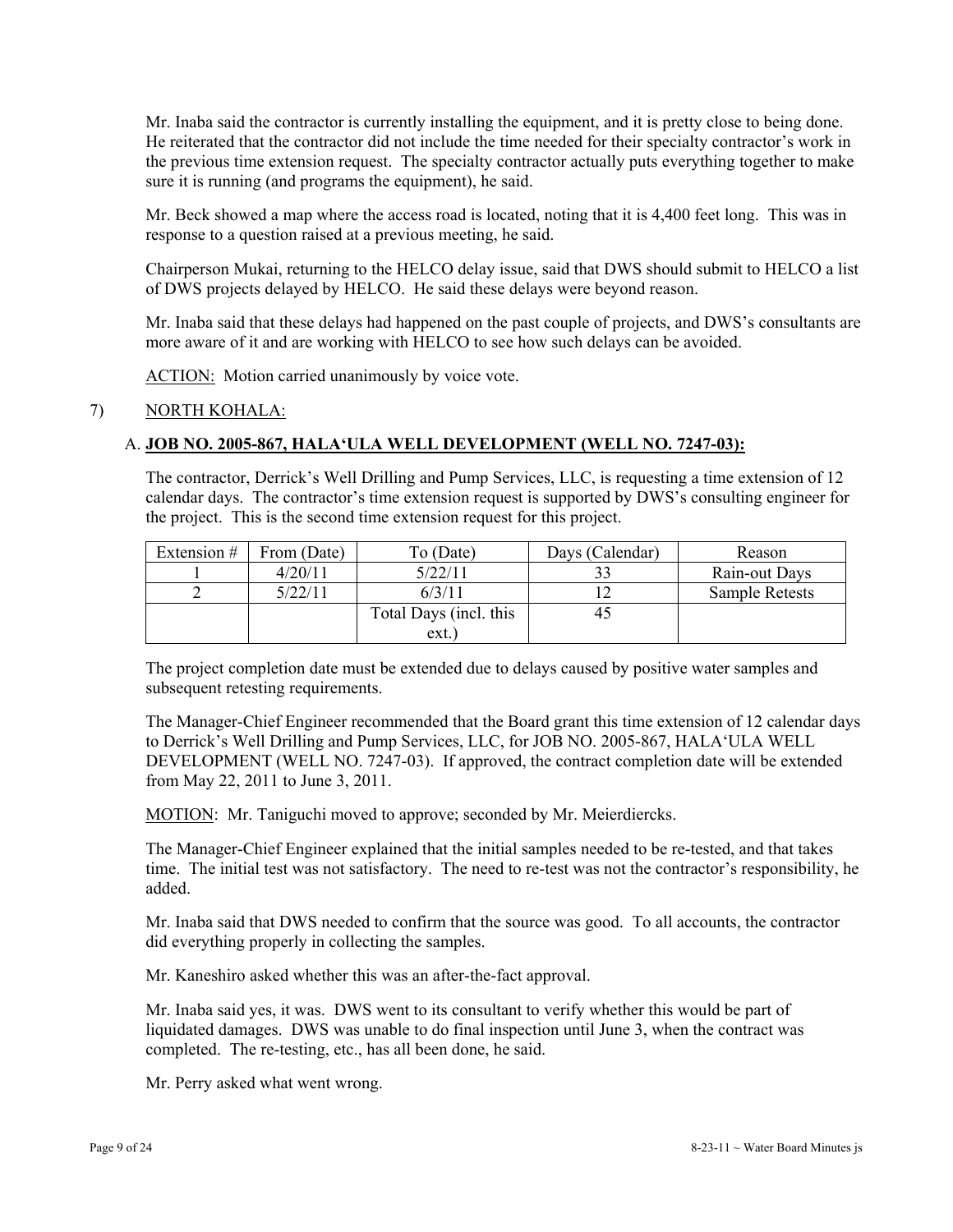Mr. Inaba said the problem came when the contractor collected samples and came up with several positive hits. These positive hits came despite the contractor having followed the specifications to disinfect the source (i.e., the well), flushing it out before collecting the samples. DWS wants to make sure that there are no positive samples from the well. It is not clear whether the problem arose in the collection, or it involved the pumps down in the well, he said. He confirmed that everything was chlorinated and disinfected, so DWS could not find anything that the contractor may have done wrong. DWS also could not find anything wrong with the equipment that the contractor was using. Therefore, DWS repeated the proper procedures a number of times, and eventually got the sample that proved that the water was good.

The Manager-Chief Engineer said there could be a number of reasons why the sample did not come out as expected. For example, the problem could lie in the method of chlorinating, but the problem could be any number of things, he said. In any case, the Department just wanted to make sure the problem did not lie with the water. He confirmed that the water is good.

ACTION: Motion carried unanimously by voice vote.

## 8) NORTH KONA:

# A. **JOB NO. 2003-823, PALANI ROAD TRANSMISSION WATERLINE (MĀMALAHOA HIGHWAY TO PALANI ROAD NO. 2 RESERVOIR):**

The contractor, CTS Earthmoving, Inc., has submitted a request for a contract time extension of sixteen (16) working days, due to several recent change order items requested by DWS.

This would be the second time extension to the contract.

If approved, the contract completion date will be extended from September 7, 2011 until September 29, 2011. Engineering staff has reviewed the request, and finds that the sixteen (16) working day time extension is a reasonable request by the contractor, to include the change orders and complete the project.

| Extension | From    | To (Date)              | Days  | Reason                    |
|-----------|---------|------------------------|-------|---------------------------|
| #         | (Date)  |                        | Work) |                           |
|           | 8/21/11 | 9/07/11                | 12    | Add'l Work request by DWS |
|           | 9/07/11 | 9/29/11                | 16    | Add'l Work request by DWS |
|           |         | <b>Total Work Days</b> | 28    |                           |
|           |         | (incl. this ext.)      |       |                           |

The Manager-Chief Engineer recommended that the Board grant this extension of contract time of sixteen (16) working days, to CTS Earthmoving, Inc., for JOB NO. 2003-823, PALANI ROAD TRANSMISSION WATERLINE (MĀMALAHOA HIGHWAY TO PALANI NO. 2 RESERVOIR).

MOTION: Mr. Lindsey moved to approve; seconded by Mr. Taniguchi.

Mr. Beck said that the extension was for work that was outside of the original scope. Among the work is the construction of a GRP (grouted rubble pavement) wall along Palani Road. The contractor also needs to install a cyclone security fence around the 595 Reservoir, and the slope there needs to be stabilized. This work will add seven days, Mr. Beck said. At the existing 935 tank, DWS is asking the contractor to do some additional grading and paving, and install another fence. That work will also take several days, he said. DWS is also asking for more fencing to block access from one of the neighboring residential areas to DWS's pipeline access road. The above items were not in the original plan, but the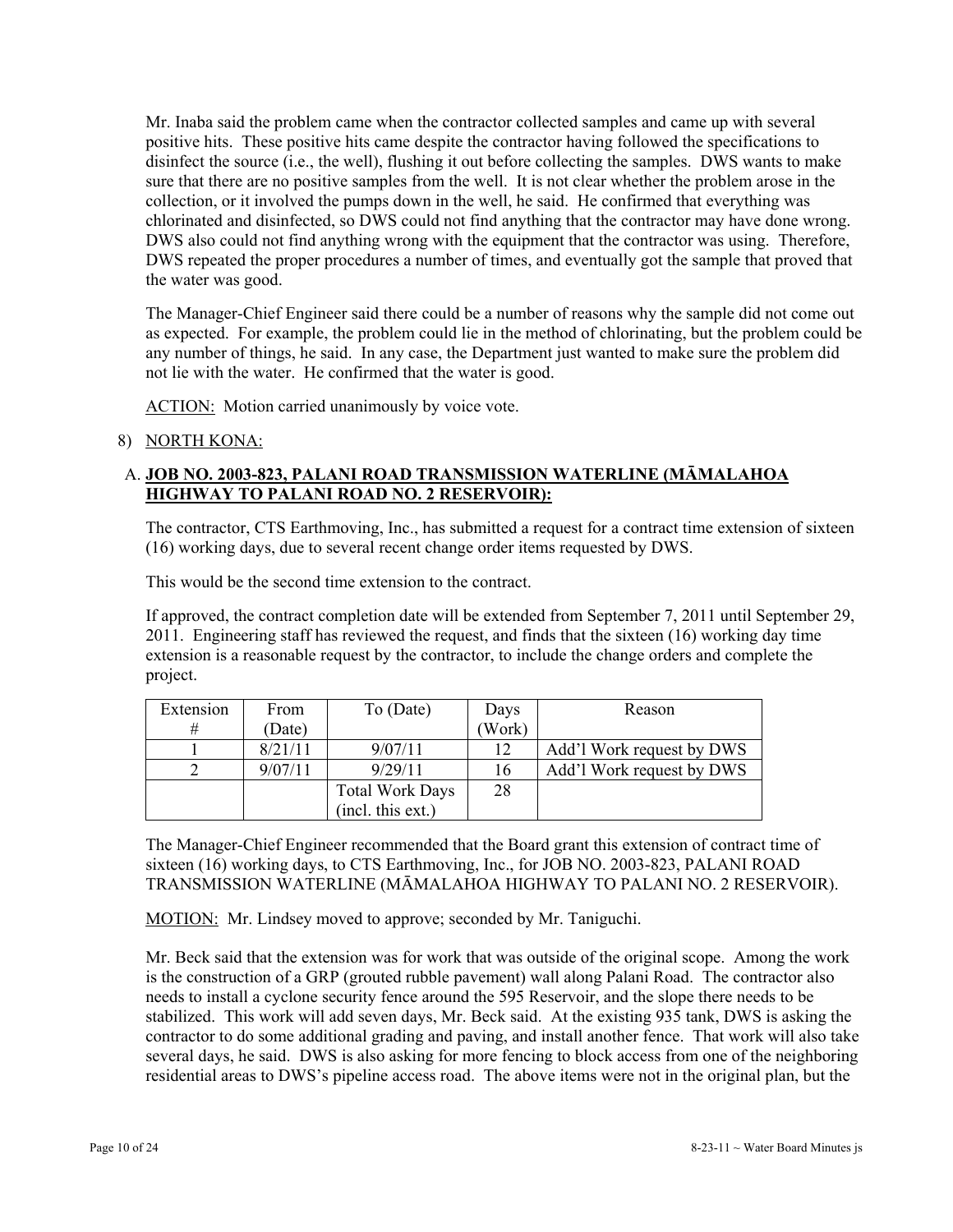Department believes that these are tasks that need to be done. DWS is asking the contractor for this additional work, and the contractor is asking for additional time to do it.

Mr. Taniguchi asked about the total cost proposals, which came to \$11,872.85.

Mr. Beck said that there is a major deduction (of \$47,183.00) because DWS is not asking the contractor to paint the interior of the tank. The net amount comes to \$11,872.85, he said.

ACTION: Motion carried unanimously by voice vote.

#### 9) MISCELLANEOUS:

#### A. **DEDICATION OF WATER SYSTEMS:**

The Department has received the following documents for action by the Water Board. The water systems have been constructed in accordance with the Department's standards and are in acceptable condition for dedication.

## **1. BILL OF SALE**

 WAIMEA WELL – State Well No. 6240-02 Seller: Board of Land and Natural Resources, State of Hawai'i Tax Map Key: (3) 6-5-001: 003 (Portion) DLNR Job No. 43-HW-A Completion Date: April 19, 1999 Water System Cost: \$ 920,012.00

RECOMMENDATION: It is recommended that the Water Board accepts these documents subject to the approval of the Corporation Counsel, and that either the Chairperson or the Vice-Chairperson be authorized to sign the documents.

MOTION: Mr. Meierdiercks moved to approve; seconded by Mr. Greenwell.

The Manager-Chief Engineer noted that DWS uses this well for emergencies, and the well is outfitted and producing water for DWS whenever the surface water goes down. He added that because surface water is cheaper than well water, DWS utilizes the surface water there as much as possible. The well is a valuable back-up for Waimea.

ACTION: Motion carried unanimously by voice vote.

### B. **POWER COST CHARGE:**

A Public Hearing was held before the Board meeting today, to receive testimony on the Power Cost Adjustment. The Power Cost Adjustment will be discussed, with possible action by the Board. Currently, the Power Cost Charge is \$2.23 per 1,000 gallons. The Power Cost Charge for July, the most recent available figure, was \$2.31.

The Manager-Chief Engineer recommended that the Board approve an increase of the Power Cost Charge from \$2.23 to **\$2.31**, effective September 1, 2011.

MOTION: Mr. Meierdiercks moved to approve; seconded by Mr. Taniguchi.

Mr. Meierdiercks asked whether this was the most recent figure available.

Mr. Sumada confirmed that it was.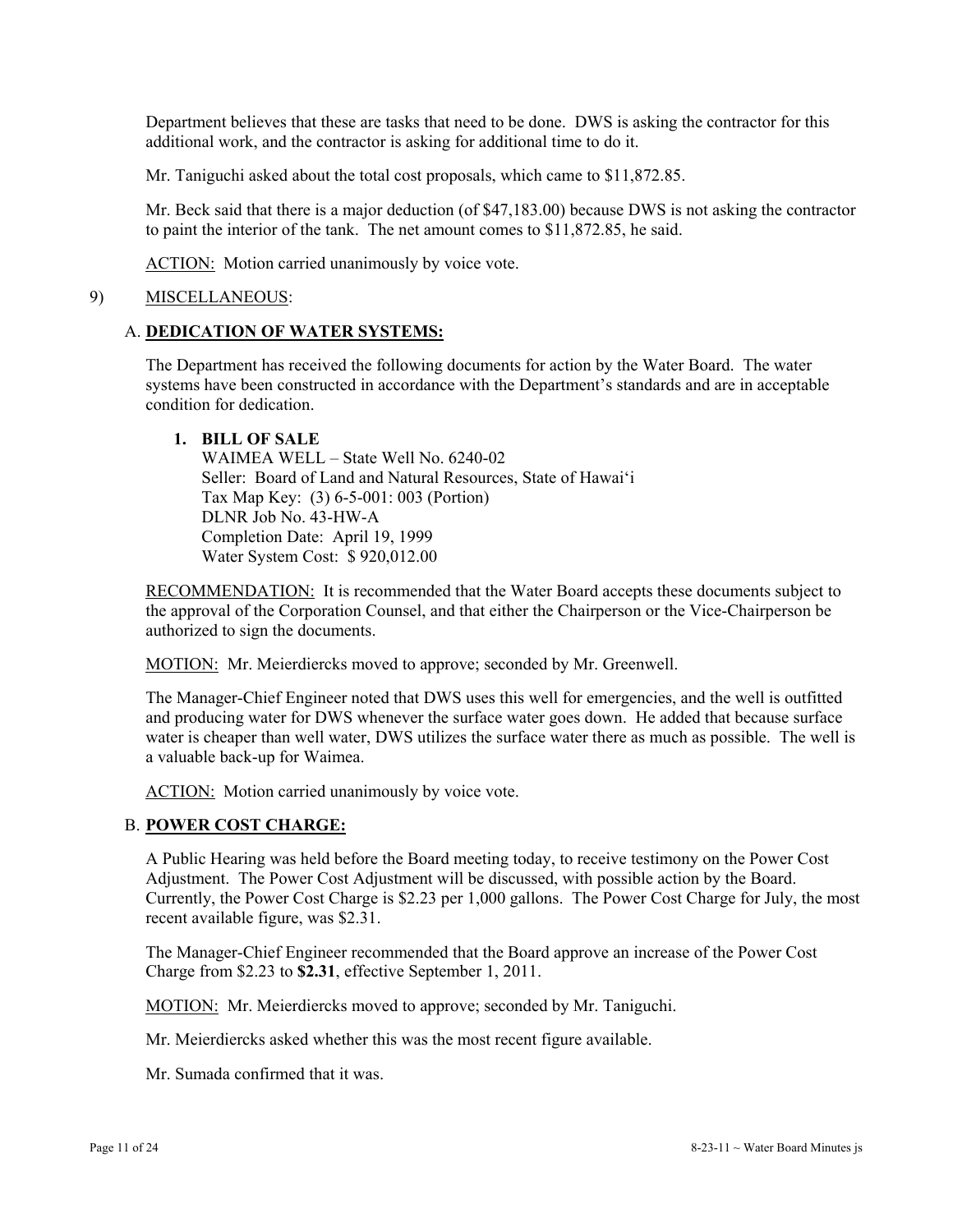Chairperson Mukai said that the Department is always behind the eight ball on adjusting the Power Cost Charge; DWS is basically in a deficit spending mode on the Power Cost Charge. It is costing DWS more to provide service that what DWS is charging.

ACTION: Motion carried unanimously by voice vote.

# C. **PRESENTATION REGARDING POSSIBLE DESALINATION PLANT:**

*(Item taken care of earlier in the meeting.)* 

# D. **REPORT OF AD HOC FINANCE COMMITTEE:**

The Water Board's Ad Hoc Finance Committee Chairperson, Mr. Art Taniguchi, has been investigating the three focus areas (DWS's policies on credit card use, cash control and vehicle take-home), which encompass the scope of the Committee's work. At this meeting, the Committee may do the following:

- Possible approval of DWS's vehicle policy, based on modifications following union comments;
- Decals on DWS vehicles;
- Discussion of DWS's cash handling procedures and proposed changes. Discussion may include a possible switchover to Oahu's billing system.

The Committee met with the Manager-Chief Engineer and Mr. Sumada recently to discuss the above items. Mr. Taniguchi said that the unions had some concerns with DWS's vehicle policy, but those concerns have been resolved.

Regarding decals on DWS vehicles, Mr. Taniguchi noted that the Department's old logo is on all but two of DWS's vehicles. Those two were vehicles purchased in the last couple of years, and they sport the new motto: "Water, our Most Precious Resource." The Committee looked into the cost of decals needed for all of the rest of the vehicles in the fleet, which was a considerable amount. The Committee plans to sit down with Mr. Sumada to come up with a plan to systematically change the decals on the vehicles, starting with the newer vehicles. As the older vehicles are replaced, DWS will just put on the new decals on the new vehicles. The Committee will make a recommendation shortly, Mr. Taniguchi said.

Regarding the cash handling procedures, DWS continues to look at a lock box system, as well as the possibility of having the Honolulu Board of Water Supply handle DWS's billing. Honolulu has announced that it is going to monthly billing, instead of the bi-monthly billing system that Honolulu currently uses (as does DWS), Mr. Taniguchi said. DWS does not have the resources on this island to check the meters every month. However, DWS is looking into installing automatic meter readers islandwide, which would make it possible to bill monthly. The Committee will be working on a capital improvement budget proposal with Mr. Sumada and the Manager-Chief Engineer, and will present it to the Board in the very near future, Mr. Taniguchi said.

The Manager-Chief Engineer said that the morning news reported that the Honolulu Board of Water Supply's proposed rate increase was shot down; The Board did not act on the proposal. While it is not clear what the ramifications are, it may affect Honolulu's frequency of billing, he said. DWS needs to keep in contact with Honolulu to see if Honolulu still plans to go ahead with monthly billing. With this turn of events, Honolulu may stay with its current system of billing bi-monthly, the Manager-Chief Engineer said.

## E. **DISCUSSION REGARDING PROPOSED RULE CHANGE REGARDING WATER SERVICE TO CONSUMERS/RESPONSIBILITY FOR PAYMENT OF BILLS:**

*(This Item was agendized at the request of the Water Board at the July 26, 2011, meeting.)*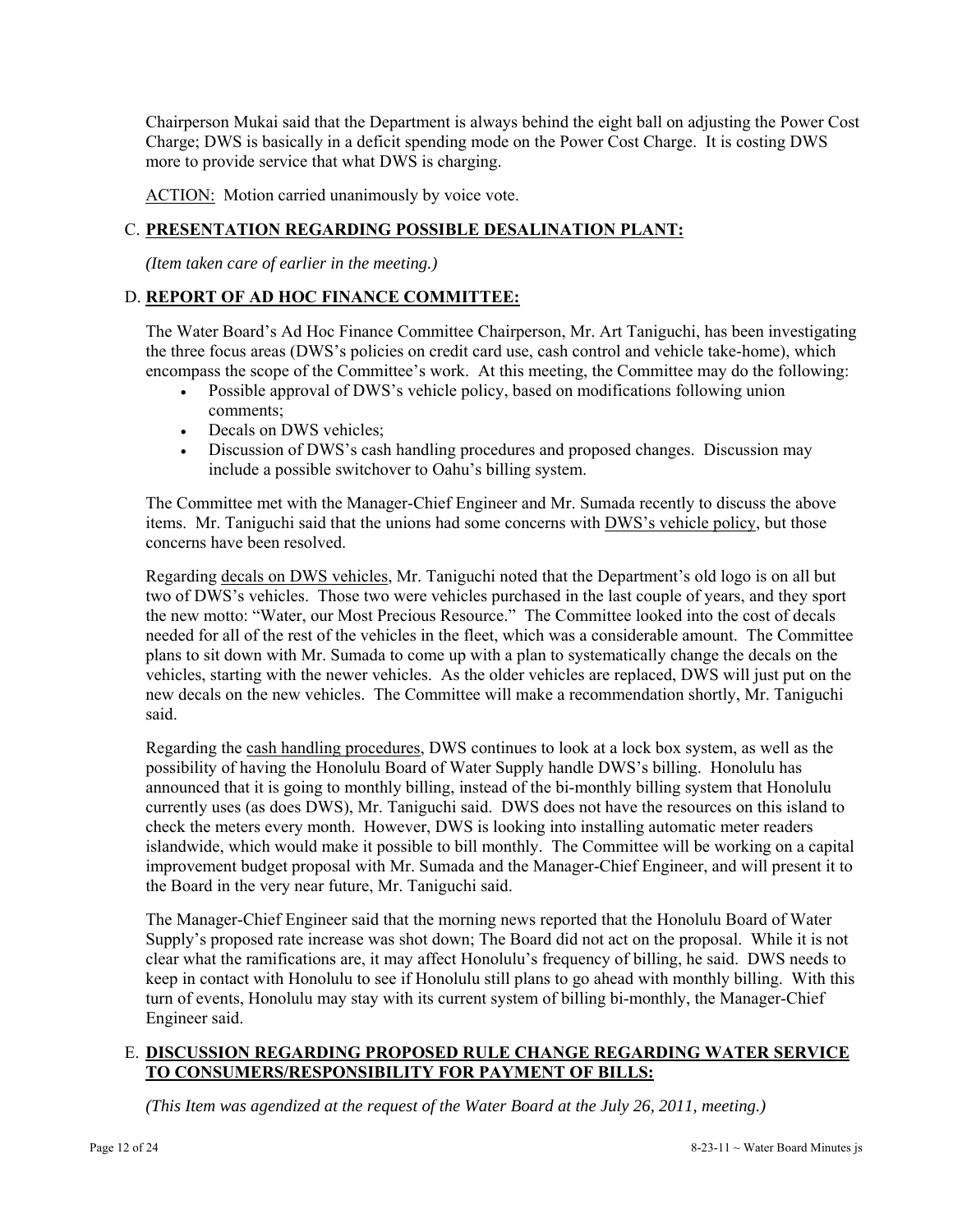The Manager-Chief Engineer noted that there had been some discussion by Board members regarding the fact that a customer can be delinquent and yet a relative can apply for the same meter. He said this was grossly unfair, and costs the Department money. The Board talked about looking at revising DWS's Rules and Regulations to impose some degree of responsibility on the property owner, such that the property owner would be the applicant (or co-signer) for water service. That discussion triggered this Item on the Agenda, the Manager-Chief Engineer said. He thought it was a great idea to require the property owner to have some degree of responsibility for the application of any home that the property owner rents out. However, DWS's Customer Service people raised concerns regarding cases involving the Department of Hawaiian Home Lands (DHHL), whereby the people on the land just lease the property. The owner of the property is DHHL. Therefore, if DWS were to make a blanket rule change, then DHHL would have to apply for every single water meter, (i.e., instead of the lessee applying for the meter). DHHL will not want to do that, the Manager-Chief Engineer said. Any rule change will have to be worded such that there are exclusions for entities like DHHL, Bishop Estate, etc. However, a rule to impose responsibility on property owners of residential properties would take care of upwards of 97 percent of DWS's residential accounts – even excluding DHHL, Bishop Estate, etc. Any exclusions that DWS may make should make the rule change reasonable and logical, the Manager-Chief Engineer said. He said he thought DWS should pursue such a rule change. Right now, the property owner bears no responsibility for a tenant who is delinquent on his water bill. By imposing such responsibility on the property owner, the number of delinquent or uncollectible accounts would drop. This would be a positive situation for DWS, he said. He cautioned that DWS needs to be very careful on how the rule change is worded, and exclusions for entities like DHHL, condominium or apartment owners, etc., will need to be written into the language so that DWS can realistically enforce the rule.

Mr. Taniguchi agreed that it was unconscionable to have the relatives of a delinquent customer apply for the same water meter. He expressed hope that Ms. Garson would be able to work out language for a rule change to curtail this kind of thing.

Mr. Greenwell asked if HELCO has a similar rule that DWS could piggy-back on.

The Manager-Chief Engineer said no, HELCO is in the same situation as DWS. HELCO does not go after the property owner; they go after the renter only.

Chairperson Mukai said that for today, this is only a topic of discussion. However, this subject should be put on next month's Agenda, he said.

Ms. Garson asked the Board for direction on how to draft a new rule. She expressed doubt that she could address the problem of the family members applying for the same meter. However, she said she could certainly revise the rule to require the property owner to co-sign the application for water service. She asked if the Board wanted her to come up with some revised drafts, to enable the Board to discuss the drafts.

Mr. Taniguchi asked if the rule could say something like DWS "will not restore any water service to any location that has an unpaid bill."

Ms. Garson said that could present problems because it would hold someone responsible for another person's debts.

Mr. Taniguchi said that by wording it that way, DWS would not have to name the owner. It would only obligate someone who wants service to pay the unpaid bill in order to get service.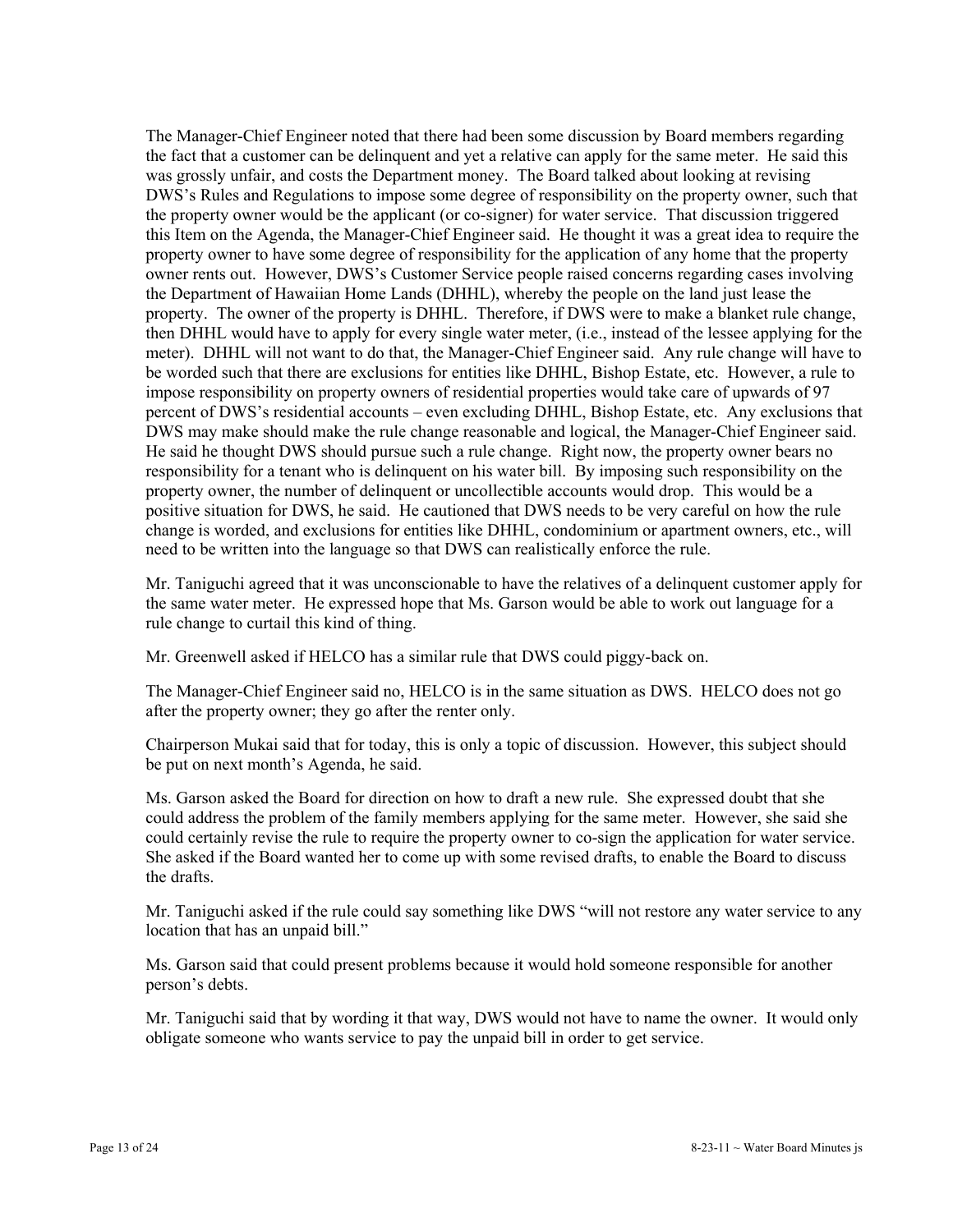Ms. Garson said she would research that, and noted that she had seen examples imposing responsibility on the owner. She said she would research that, and also look into whether it would be possible to impose responsibility *by location*.

The Manager-Chief Engineer said that Ms. Garson needs to meet with the Customer Service people, because they had concerns with imposing a blanket policy. Meeting with Customer Service will help Ms. Garson draft language that addresses everybody's concerns.

Ms. Garson confirmed that for the next Board meeting, there will be something for the Board to mull over. She noted that revising a Rule is a major undertaking, involving a whole rule-making process including Public Hearings, etc. Next month, the Board will hash out in broad outline the language of a revised rule.

The Manager-Chief Engineer said that there are a lot of definitions and sections in the Rules and Regulations that will need to be changed in the process of making this rule change. The word "applicant" in particular will need to be re-defined throughout the Rules and Regulations, he said. Many sections of the Rules and Regulations will be affected by this rule change, he added.

Ms. Garson suggested that the Board might want to take the opportunity to review all of the Rules and Regulations to see if any other rules should be revised. Because of the rule-making process (involving Public Hearings, etc.), it might be a good idea to make a number of changes all at the same time, she said.

The Manager-Chief Engineer said that as a matter of fact, the Department has been waiting for an opportunity to make a number of revisions to the Rules and Regulations. Therefore, it is the intent to undertake those changes along with this particular rule change.

Mr. Meierdiercks asked whether the Board needs to put Ms. Garson's recommendations/changes on the Agenda for next month as well. By doing so, it would get things going, he said.

The Manager-Chief Engineer said yes, there will be an Agenda Item along the lines of a Draft of Proposed Rule Change, etc.

Mr. Meierdiercks said that would be good, so that it covers all of the changes that might be proposed.

# F. **REPORT OF AD HOC COMMITTEE TO REVISE THE MANAGER-CHIEF ENGINEER'S EVALUATION FORM:**

The Water Board's Chairperson of the Ad Hoc Committee to Revise the Manager-Chief Engineer's Evaluation Form, Mr. Ken Kaneshiro, has been looking at a revised Manager-Chief Engineer Evaluation Form.

Mr. Kaneshiro said that he met with Ms. Wanda Kapahu, Human Resources Manager I, about the various performance appraisal reports that she has on hand. Ms. Kapahu provided a lot of information in response to the Committee's requests, which Ms. Kapahu sent to the two other Committee members, Mr. Perry and Chairperson Mukai. Mr. Kaneshiro asked the Committee to review the information, and to come up with some ideas on how they would like the evaluation form to be put together. Mr. Kaneshiro expressed hopes that next month the Committee will meet ahead of the Board meeting to come up with a draft of how they envision the form. The Committee will also be meeting with the Manager-Chief Engineer and other staff to get their input.

The Manager-Chief Engineer said that the County's Human Resources Department is currently revising the job description of the Manager-Chief Engineer. He suggested that they obtain copies from Ms. Kapahu, if they have not already done so.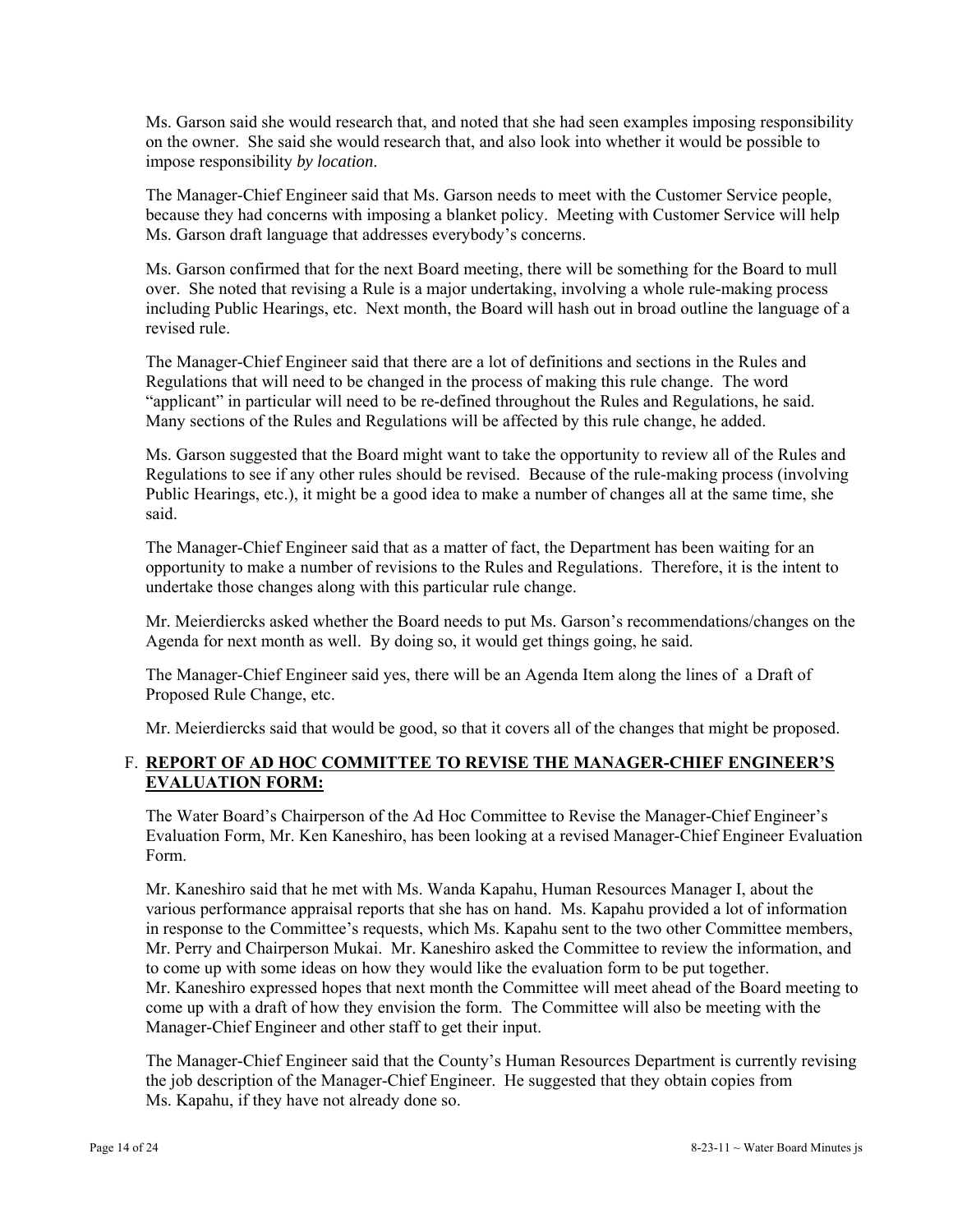Mr. Kaneshiro said he talked with Ms. Kapahu about the position descriptions, etc., which date back several years. He noted that the Strategic Plan goes back to 2009 and the Business Plan goes back to 2005; all of these have expired. Therefore, there are things that need to be done, Mr. Kaneshiro said. The Committee will be talking with Human Resources to make sure that the Committee is going down the right path.

The Manager-Chief Engineer said that the Department of Human Resources is just finalizing its revision to the duties of the Manager-Chief Engineer's position.

### G. **ENERGY MANAGEMENT ANALYST UPDATE:**

The Energy Management Analyst provided an update on significant changes or noteworthy areas relating to energy use and the Department's Green Initiatives. Ms. Myhre and Mr. Alex Frost of the County's Department of Research and Development provided a briefing on the "Vision 20/15 Green Government Action Plan."

Ms. Myhre introduced Mr. Frost as the primary author of the County's Vision 20/15 Green Government Action Plan, in conjunction with the Mayor's Green Team. A summary of Mr. Frost's presentation was distributed to the Board.

Mr. Frost gave an overview of the Plan, including the challenges that Hawai'i Island faces on energy dependence, the key findings of the Green Team, focus areas and recommendations for future action. Among the statistics he provided, an estimated \$1 billion per year flows from the Big Island to big oil companies and oil-producing countries.

Ms. Myhre noted that 70 percent of the electricity produced by HECO, HELCO and MECO (the electric utilities on Oahu, the Big Island and Maui respectively), is based on petroleum. Hawai'i is the most petroleum-dependent state in the United States. Meanwhile, fossil fuel production is decreasing, and is expected to continue decreasing.

Mr. Frost said that still-undiscovered oil is in more inaccessible places such as deep ocean areas, which heightens the risk and cost to produce the oil. Politically unstable areas in the Middle East and North Africa supply much of the world's oil, which contributes to price fluctuations. Producing a local, indigenous source of energy on the Big Island will mean that money stays on this island, provides incomes for families and businesses, and means big economic opportunity, Mr. Frost said. In 2009, Mayor Billy Kenoi formalized the Mayor's Green Team in 2009, made up of County employees from different departments. The Green Team's purpose was to make recommendations to improve the County's environmental, energy and economic performance. Mr. Frost noted that a lot of the federal grants that the County applies for require "green metrics" and a sustainability approach to projects. The County Council passed a sustainability policy in November 2009.

Ms. Myhre said the Green Team studied how the different County departments contribute to greenhouse gases. DWS is the largest user in the County, because of how the Department pumps water and because of how it uses electricity. DWS spent \$18 million for electricity in Fiscal Year 2007-2008, which was 70 percent of the total electricity costs of Hawai'i County government. As a result, DWS constitutes a very important piece of the Green Government Action Plan.

Mr. Frost said that in 2000, the County government spent \$11 million for electricity; by contrast, in 2011, the number is projected to be **\$30** million. This is a huge cost that the County does not proactively manage, but it can manage it, he said. DWS is actually the leader in the County in terms of tracking fuel use of vehicles and having clear data on energy or electricity use, Mr. Frost said. The Mayor wants the County to work towards a 20 percent reduction in fossil fuel use by the year 2015, a 20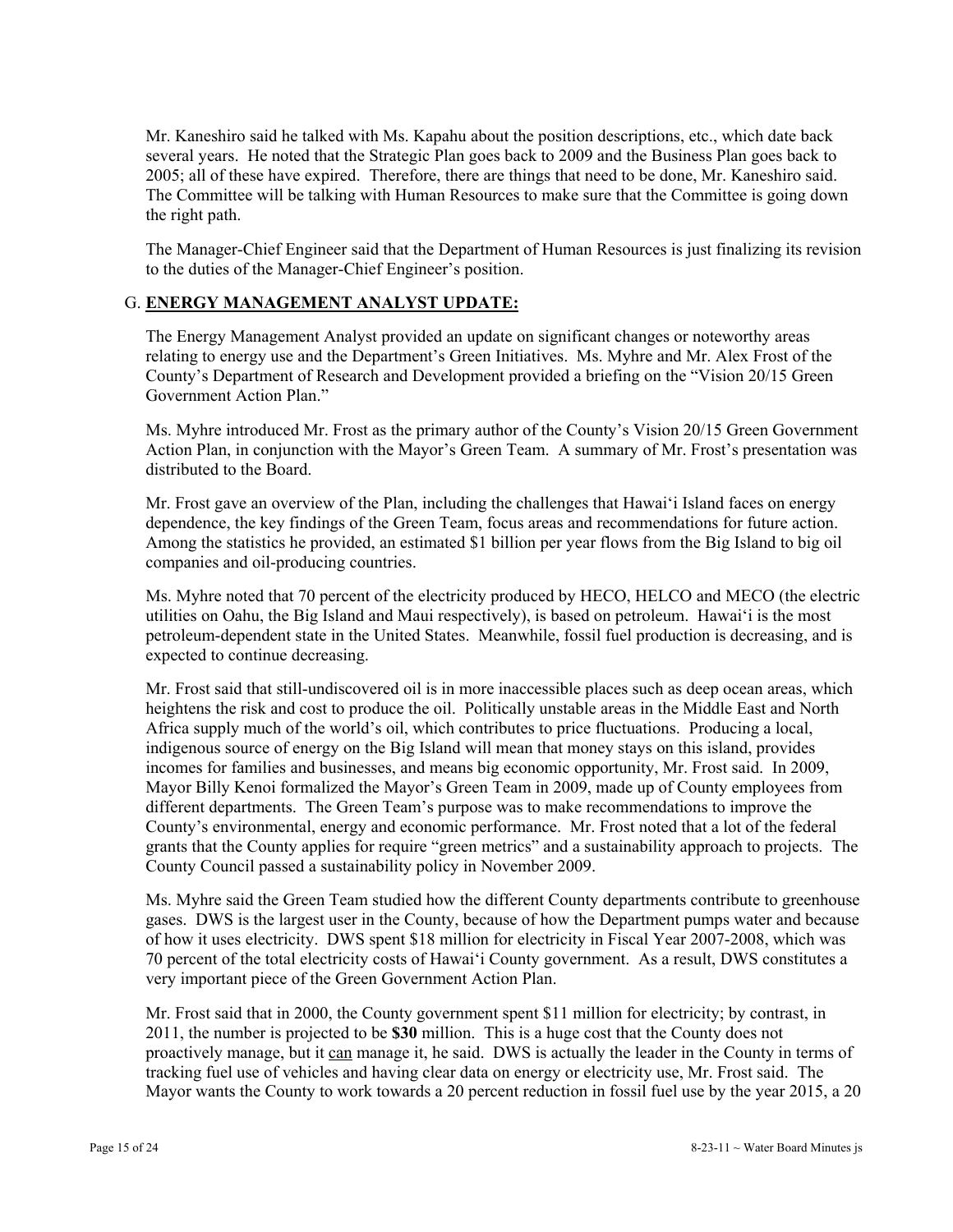percent reduction in energy costs, and a 20 percent reduction in greenhouse emissions. This "20 by 2015" goal is the first tangible, measurable target set by Hawai'i County government, in terms of a strategy of energy use and climate protection, Mr. Frost said. The Green Government Action Plan lists 10 projects, whose goal is an estimated \$3.4 million a year in savings. This translates into savings of \$34 million over the course of 10 years. These projects aim at reducing the County's energy use, replacing fossil fuels with renewable energy sources, and reducing the County's carbon emissions.

Ms. Myhre noted that the West Hawai'i Civic Center, the new home of County government in West Hawai'i, boasts of a photovoltaic (PV) system that supplies 100 percent of the power in the 80,000 square foot facility during office hours. This means that the County pays half of the amount of HELCO utility rates, or \$46,000.00 a year, thanks to the PV system. This system would have cost \$1.8 million, but the County paid nothing in up-front costs because of a Power Purchase Agreement. A third party came in, installed the system, took the tax credits, and the County gets a very cheap electricity rate. Under the Power Purchase Agreement, the County agreed to purchase the power for 20 years at a certain rate – much lower than HELCO's normal rates.

Mr. Frost said this arrangement gives the County price stability, and meanwhile the County gets to lead by example. He commended Mr. Will Rolston, the County's Energy Coordinator, who did the heavy lifting on this PV project. The Mayor has appointed a cross-functional team to help with the implementation of the Green Government Action Plan, with capital improvement project (C.I.P.) funding of \$4 million for energy-efficiency improvements. The plan was published a couple of weeks ago, and now the ongoing work is with the departmental implementation coordinators, including Ms. Myhre, who represents DWS. The National Renewable Energy Laboratory (NREL) has been instrumental in providing pro bono consultation, Mr. Frost said.

Chairperson Mukai said that DWS is indeed in the forefront of the County's "green" initiatives.

# H. **MONTHLY PROGRESS REPORT**:

No discussion.

# I. **REVIEW OF MONTHLY FINANCIAL STATEMENTS:**

No discussion.

*At this point, Chairperson Mukai asked to move up Item 14, STATEMENTS FROM THE PUBLIC. Ms. Garson said the Statements should be heard at the appointed place on the Agenda, and not be moved up.* 

# J. **MANAGER-CHIEF ENGINEER'S REPORT:**

The Manager-Chief Engineer will provide an update or status on the following:

- 1) Palani Road Transmission Waterline Project Mr. Beck said that the work looks like it will be done by September 29. The pipes have been tested and there are no leaks. One of the tanks is being filled right now, to make sure it is sound. Additional paving work is being done. The electrical sub-contractor has finished his work, so now DWS is waiting for HELCO to go in and finish their work to enable DWS to operate the control equipment. Generally, things are looking good, Mr. Beck said.
- 2) Hawaiian Ocean View Estates Project The project is on time, and is expected to be completed in September. However, the initial Department of Health (DOH) report was not made when the well was drilled, because DWS could not get sufficient water samples. Therefore, when the project is completed and energized so that DWS can start up the pump, DWS will take a sample and immediately do the report that DOH requires. That will take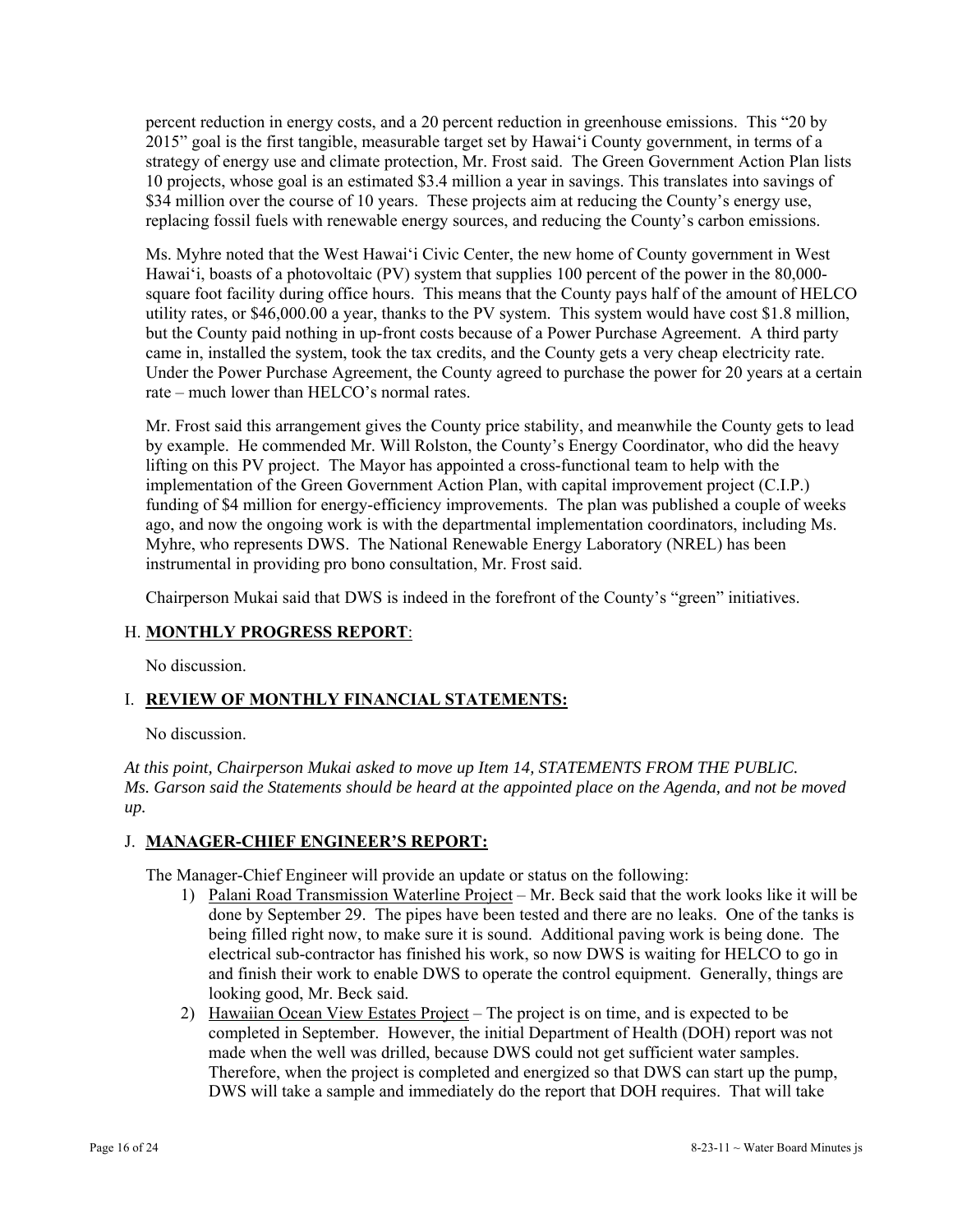- 3) Pu'ukala/Kona Ocean View Properties Subdivision Improvement District Update The County Council passed a Resolution, and the plans are pretty much completed. The Manager-Chief Engineer said that DWS will probably be advertising in about 3-4 months.
- 4) Public Information and Education Specialist Update No report this month. Ms. Aton was leading a school excursion to the Waimea Treatment Plant, the Manager-Chief Engineer said.
- 5) Upcoming HWWA conference DWS is in the process of editing a taped interview with the conference founder, Mr. William Y. Thompson, who founded it 50 years ago. This year is being celebrated as the  $50<sup>th</sup>$  anniversary, and it should be an interesting conference, the Manager-Chief Engineer said.
- 6) Recognition of DWS's Big Island Tapping Team (*Item taken up earlier.)*

## K. **CHAIRPERSON'S REPORT:**

Chairperson Mukai reported that he attended the recent dedication of the Wai'ōhinu Spigots, which he said is a really nice facility. He thanked Mr. Owen Nishioka of Engineering Division, who oversaw the project. He noted that the project took around six years to complete, and said that everyone concerned is really happy that water is now flowing through those spigots.

# 10) **ADOPTION OF FINDINGS OF FACT, CONCLUSIONS OF LAW, DECISION AND ORDER FOR 7-26-11 CONTESTED CASE HEARING REGARDING WATER SERVICE ACCOUNT NUMBER 67054000-10 (TMK 4-5-003-124, Lt 2-C) (In the Matter of the Appeal of James Souza):**

The above Contested Case Hearing took place on July 26, 2011, in accordance with Chapter 91 of the Hawai'i Revised Statutes and Rule 2-5 of the Rules and Regulations of the Department of Water Supply.

ACTION: Mr. Taniguchi moved to approve the Findings of Fact, Conclusions of Law and Decision and Order; seconded by Mr. Lindsey. Motion carried unanimously by voice vote.

## 11) **DISCUSSION OF PROCEDURES AND TIME FRAME TO SELECT NEW MANAGER-CHIEF ENGINEER:**

At last month's Water Board meeting, the Manager-Chief Engineer announced his intention to retire at the end of this year.

The Board discussed the procedures and time frame to select a new Manager-Chief Engineer.

Mr. Ron Takahashi, Director of the County Department of Human Resources, was on hand to answer the Board's questions about the selection options it has going forward. He noted that Ms. Garson had prepared an outline for things to consider in developing the selection process.

Ms. Garson said that there were some minimum qualifications for the position of Manager-Chief Engineer: the candidate must be a registered engineer and have five years' experience in an administrative capacity. There is also a residency requirement, whereby the candidate must live in Hawai'i for at least one year preceding appointment to the position. She said that it is up to the Board to decide whether it wants to set other qualifications for the position. Ms. Garson said the Board needs to consider the position description.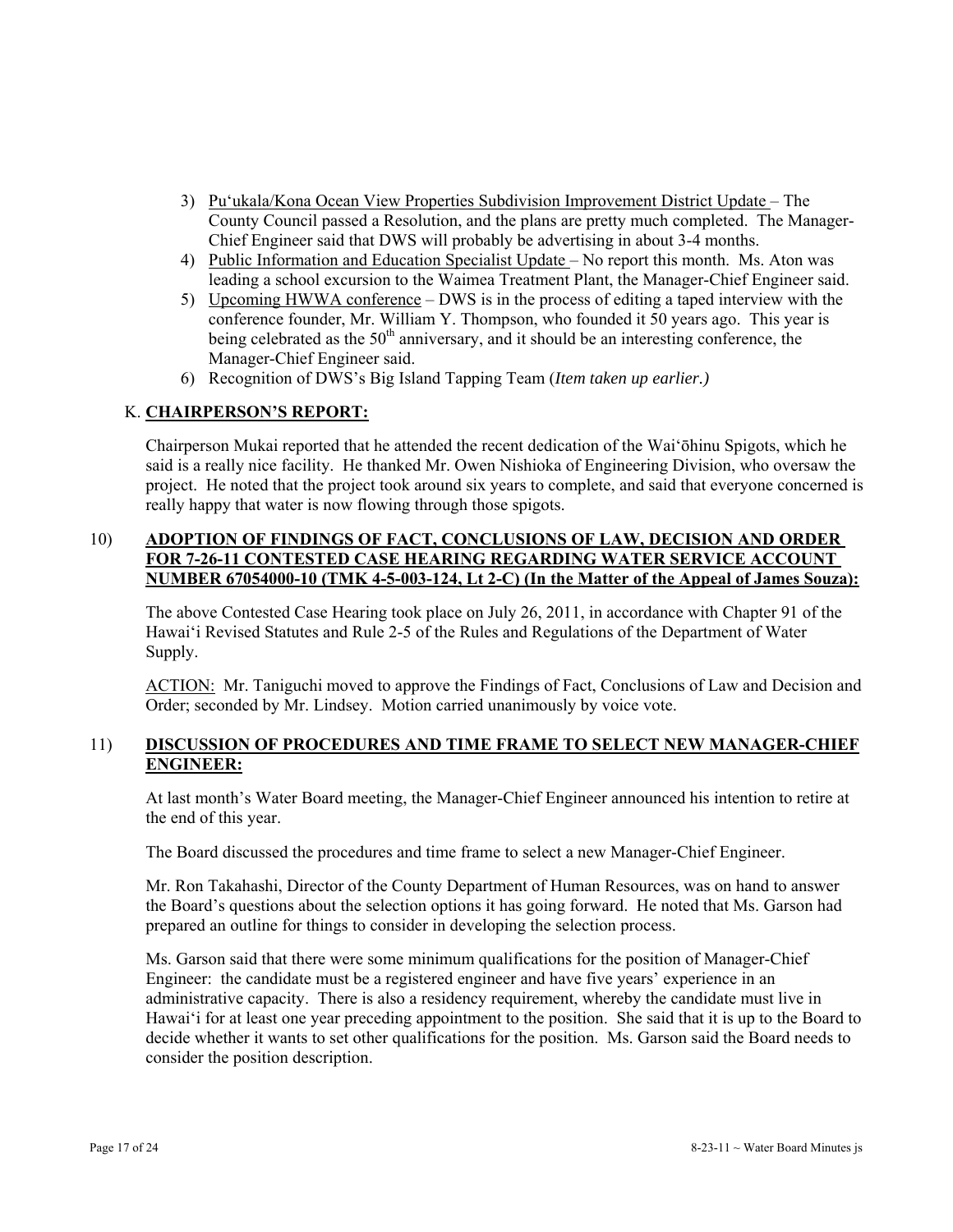Mr. Takahashi said that his staff at Human Resources, together with DWS's human resources manager, had drafted a more updated position description for the Manager-Chief Engineer. They also made some recommendations on qualifications that may be more specific to the job, he said. These are just drafts and suggestions from his department, and the Board is free to adopt whatever position description it wants, Mr. Takahashi said. The information packet that Mr. Takahashi distributed to the Board also included sample announcements for the recruitments of the Fire Chief and the Director of the Department of Liquor Control. He said the Fire Chief recruitment involved plain and simple interviews that were taken right out of the County Charter and the Hawai'i Revised Statutes, listing the residency requirement and the minimum requirements of the position stipulated in the Charter. In the case of the Liquor Control director recruitment, the Liquor Commission decided to expand on that, and added more detailed, job-specific requirements. Mr. Takahashi said that the Board may go with the minimum qualifications, or may choose to add criteria, specific to the job.

The Manager-Chief Engineer said that the Board has the right to recruit in-house also.

Mr. Takahashi said that is correct; the Board can tailor its announcement to be like the Liquor Control director's recruitment. The Board may advertise the position as far reaching afield as it likes (i.e., nationwide), or it may choose to make a selection from within the Department and not advertise at all.

Chairperson Mukai asked what the time frame was for doing an announcement.

Mr. Takahashi said there was no set time frame; it could be one week, two weeks, five days or however many days the Board wishes. The Board would set the time frame.

Mr. Greenwell asked if there were any guidelines on how the Board does the announcement.

Mr. Takahashi said no, he knew of no guidelines – unless DWS has rules and procedures that address the process.

Mr. Greenwell asked if the Board could have its decision on how to do the recruitment called into question, or stopped, or face other action such as a demand for arbitration.

Mr. Takahashi said no, the position is an Exempt position; it is not a Civil Service position where the Board would be obliged to follow Civil Service laws, rules or guidelines. This position is an Exempt position selected by the Board, under criteria set by the Board, he said.

The Manager-Chief Engineer said that the Board can handle the recruitment pretty much any way it chooses.

Mr. Takahashi confirmed that this was correct.

Chairperson Mukai noted that there was an Executive Session next on the Agenda.

Ms. Garson said that she had just put the Executive Session on the Agenda in case there were questions from the Board that she did not want to answer in open session. However, today the Board was talking in broad terms. Once the Board starts establishing selection criteria, the Board should go into Executive Session. The Board should definitely go into Executive Session when the Board is establishing the interview questions, Ms. Garson said. The Board has a lot of decisions to make. She drew the Board's attention to the outline she prepared, noting that the Board needs to look at establishing the starting salary for the position. The salary is another decision that the Board will need to make, she said. The Board also needs to decide -- assuming it wants to advertise the position -- how long the Board will advertise it and where to advertise it. The County Department of Human Resources now has electronic recruitment, with all applications online; Ms. Garson asked whether that was something that the Board wanted to do. If the Board wants to advertise nationwide, the Board will need to get going on that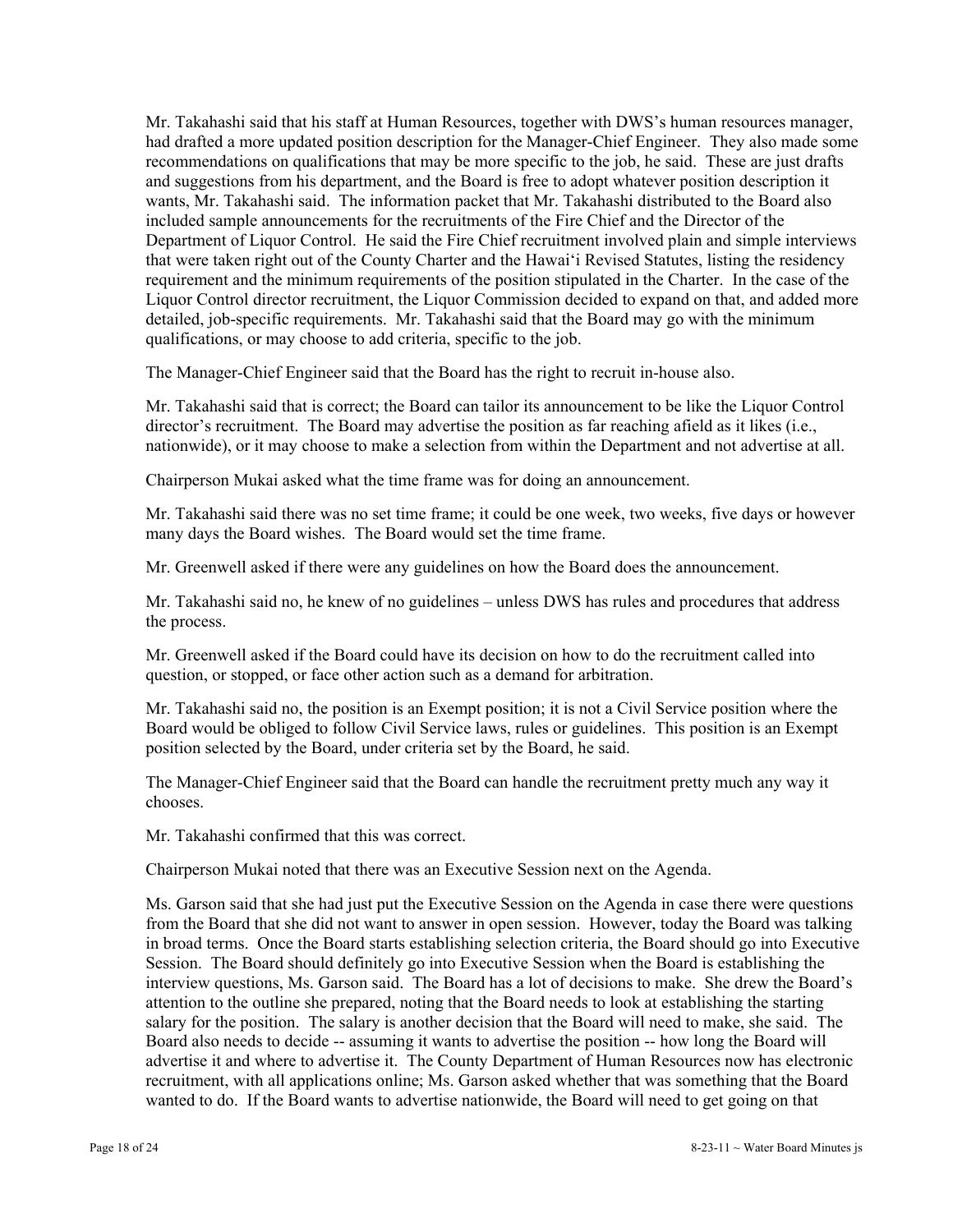process. The Board needs to do the interview questions and the reviewing sheets, etc. Even though it is only August, there are a number of things that the Board must start looking at, Ms. Garson said.

Chairperson Mukai asked Ms. Garson if it was okay under the Sunshine Law for the Board to contact the Department of Human Resources directly while the Board is going over all of the information it received from Human Resources.

Ms. Garson said there was no Sunshine Law issue if the Board contacts the Director of Human Resources to ask him questions.

Mr. Takahashi said he would leave his card with the Board.

Chairperson Mukai asked the Board to digest all of the information they received in the packets from Human Resources.

Mr. Takahashi noted that in the packets there is a table labeled "Manager-Chief Engineers' Salaries," which shows the salaries of all of the Manager-Chief Engineers in the four jurisdictions, along with salaries for their respective deputies. There is also salary information on the top three Civil Service employees within DWS; that information is not public. It is strictly confidential, but Mr. Takahashi provided it for information purposes because it affects the Board's decision-making.

The Manager-Chief Engineer said that he timed the announcement of his retirement to give the Board sufficient time to go through the selection process. He estimated that it will take at least three months from the time that the position is advertised to the time of selection. Therefore, the Board does not have much time. The Board needs to decide by the next regular meeting on how the Board is going to do the recruitment, so that the selection can be made by the end of December. By selecting his successor by the end of December, the current Manager-Chief Engineer can help out with any questions the person selected may have.

Ms. Garson said that for next month, the Board should look at the job description and the selection criteria.

Chairperson Mukai broached the subject of possibly setting up another ad hoc committee, and asked whether it would be justified in this case.

Ms. Garson said that because it takes three meetings to go through the process required of an ad hoc committee, she did not recommend setting up an ad hoc committee whose specific purpose would be to come up with a job description. She reminded the Board that with an ad hoc committee, the committee creates the ad hoc committee for a specific purpose, then it reports, then the Board discusses, and finally the Board votes. She reiterated that she would not recommend going that route.

Chairperson Mukai agreed, saying it would take too long.

Ms. Garson suggested holding special meetings on the selection process.

Mr. Taniguchi asked whether the whole Board does the interviews of the candidates.

Mr. Meierdiercks said the whole Board did the interviews the last time, when Mr. Pavao was selected.

Ms. Garson agreed that because the whole Board selects, the whole Board should sit in on the interviews.

Mr. Taniguchi asked if this was done in Executive Session.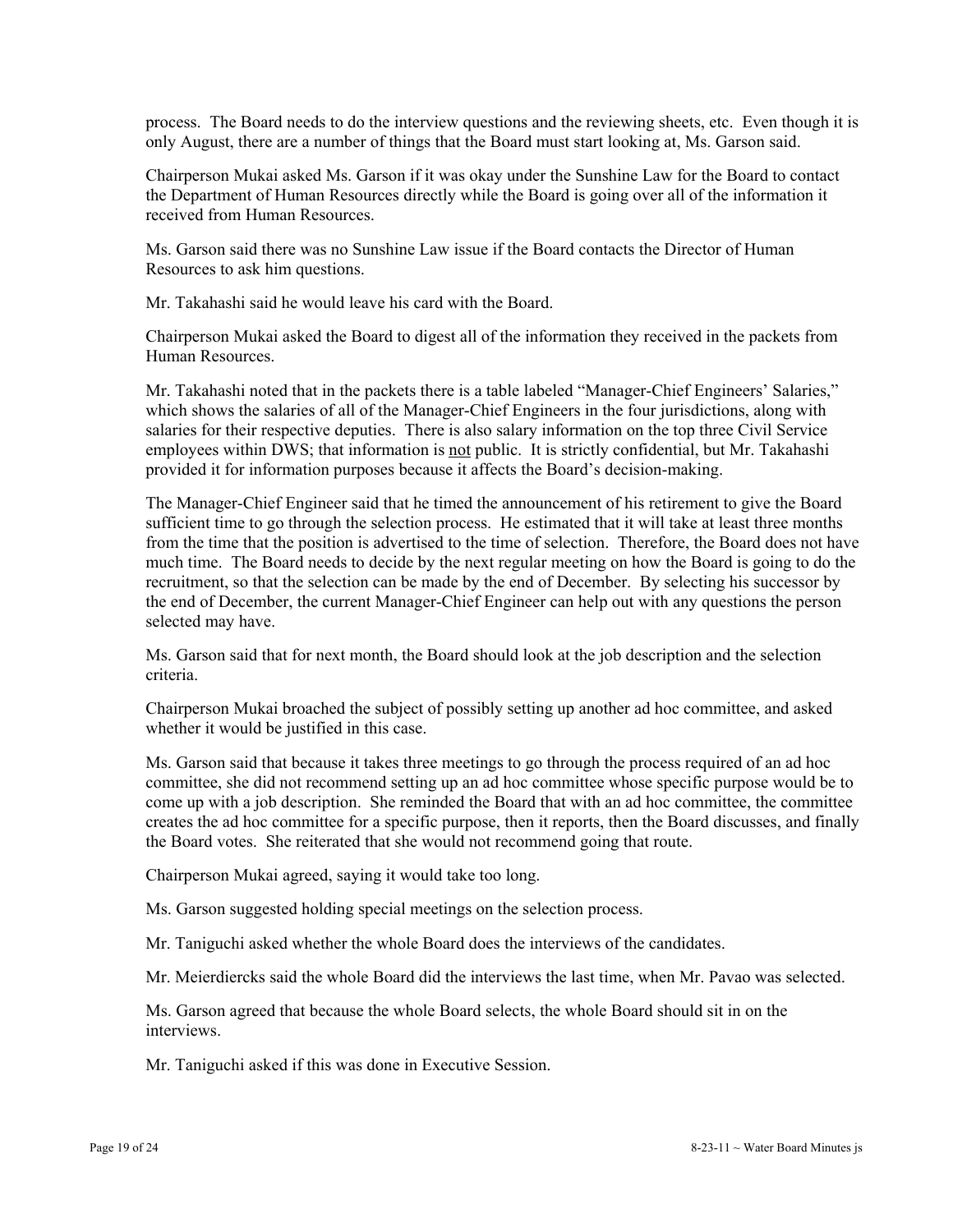Ms. Garson said it was a closed interview session. She said however, that Public Statements to give input on the candidates would be open as part of the same meeting at which the interviews take place. Those statements could also be made in Executive Session, if the Board so chooses.

The Manager-Chief Engineer said he recalled that the interviews were conducted in open session when he was among the candidates. None of the proceedings were done in Executive Session, including the voting. Nothing was done in Executive Session, he said.

Ms. Garson said that of course, the voting was done in open session.

Mr. Lindsey asked whether the Board should stick to structured questions that would be posed to every candidate, so that every candidate is asked the same, exact questions.

Mr. Meierdiercks said that was a good question.

Mr. Taniguchi said that would be better; he would recommend that.

Mr. Meierdiercks suggested that the Board schedule an additional meeting in October and an additional meeting in November to handle the selection process. He did not think that the Board would be able to cover the selection process in the number of regular meetings remaining this year. He said if the Board resolves things by the time of the additional November meeting, it could always be cancelled.

Chairperson Mukai asked if that was a Motion.

Mr. Meierdiercks said yes, and he wanted to come up with the specific dates, with the dates of the special meetings falling fairly evenly between the regular Board meetings. The only Agenda item for each of the special meetings would be the selection process.

MOTION: Mr. Meierdiercks moved to create a separate meeting, specifically for the selection process, in October and November; Mr. Perry seconded.

Mr. Taniguchi asked whether this was a regular meeting or just an Executive Session.

Mr. Meierdiercks said no, it would be a special meeting, but it still needs to be advertised ahead of time so that the Board can get the selection process set up. He said he did not think the regular Board meetings would afford enough time for the Board to take care of what it needs to do on the selection process.

Summarizing, Ms. Garson said okay, the special meetings would take place in October and November.

Chairperson Mukai asked whether timeframe-wise it would be possible to hold a special meeting in September.

Mr. Taniguchi agreed that it should be in September.

The Manager-Chief Engineer said that September would be better.

Chairperson Mukai said that he thought if the Board should get the advertising going by October  $1<sup>st</sup>$ . He asked whether there was enough time for a Public Notice for a September special meeting.

The Manager-Chief Engineer said yes, it is a one-week notice period.

AMENDMENT TO THE MAIN MOTION: Chairperson Mukai made an Amendment to the Main Motion by adding a date in September; seconded by Mr. Taniguchi.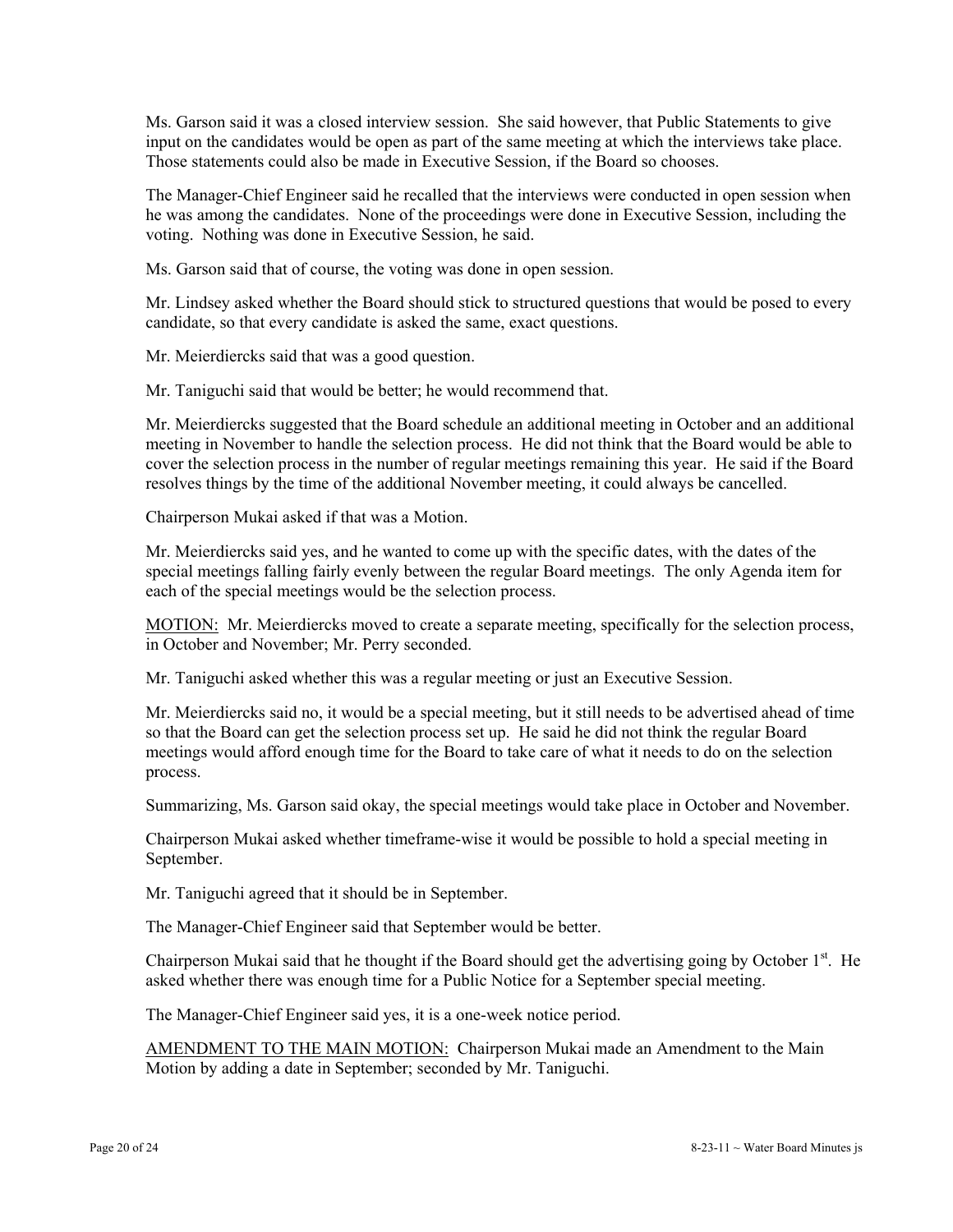Chairperson Mukai said the reason for a September meeting was to get things going as soon as possible. He noted that if the Board gets its work on the selection process done by November, then the special meeting in November can be cancelled. In any event, the Board needs to get this thing done, the Chairperson said.

ACTION: Amendment to the Main Motion carried unanimously by voice vote.

Chairperson Mukai called for a vote on the Main Motion as Amended, which is basically to have additional meetings whose sole purpose is the process to select the Manager-Chief Engineer, adding a meeting in September, October and November.

Mr. Meierdiercks said the Board should specify the dates of the special meetings.

Mr. Taniguchi agreed that a date for the September meeting needed to be chosen; he asked how many days' Public Notice period was needed.

The Manager-Chief Engineer said seven days.

Ms. Garson said that because it is a special meeting, there will probably be advertising deadlines for the newspapers and radio stations to consider as well.

The Manager-Chief Engineer asked if the Board preferred to keep the special meetings on a Tuesday. He noted that the next Tuesday is September 6.

Chairperson Mukai said that the next regular Board meeting is September 27, so if the special meeting is on a Tuesday, it should either be on September 13 or September 20.

The Manager-Chief Engineer said the special meeting should be held as soon as possible, because the Board really does not have much time.

The Board deliberated on what day would be best for each of the Board members, but none of the Tuesdays in September were good for everybody.

The Manager-Chief Engineer suggested that the special meeting did not necessarily have to be on a Tuesday.

Chairperson Mukai suggested that the Board pick Thursday, September 15, because all but one Board member, Mr. Meierdiercks, would be able to attend. He concluded that September 15 would be the date for the first special meeting.

Mr. Meierdiercks suggested choosing a date for October.

Chairperson Mukai suggested October 11, which is the day before the October 12-14 HWWA Conference. The Board concurred that was a good day. Chairperson Mukai then suggested setting the November date as well. He suggested November 8 for the November special meeting, and the Board concurred. He summarized that the three special meetings would be on September 15, October 11 and November 8, beginning at 10:00 a.m.

Chairperson Mukai suggested Waimea as a venue for the September meeting.

Ms. Garson cautioned that if Waimea were a venue, it would require advanced notice for reserving the meeting place.

Chairperson Mukai said that Hilo should be the venue for the September meeting, so that the Board can call upon Human Resources personnel if need be.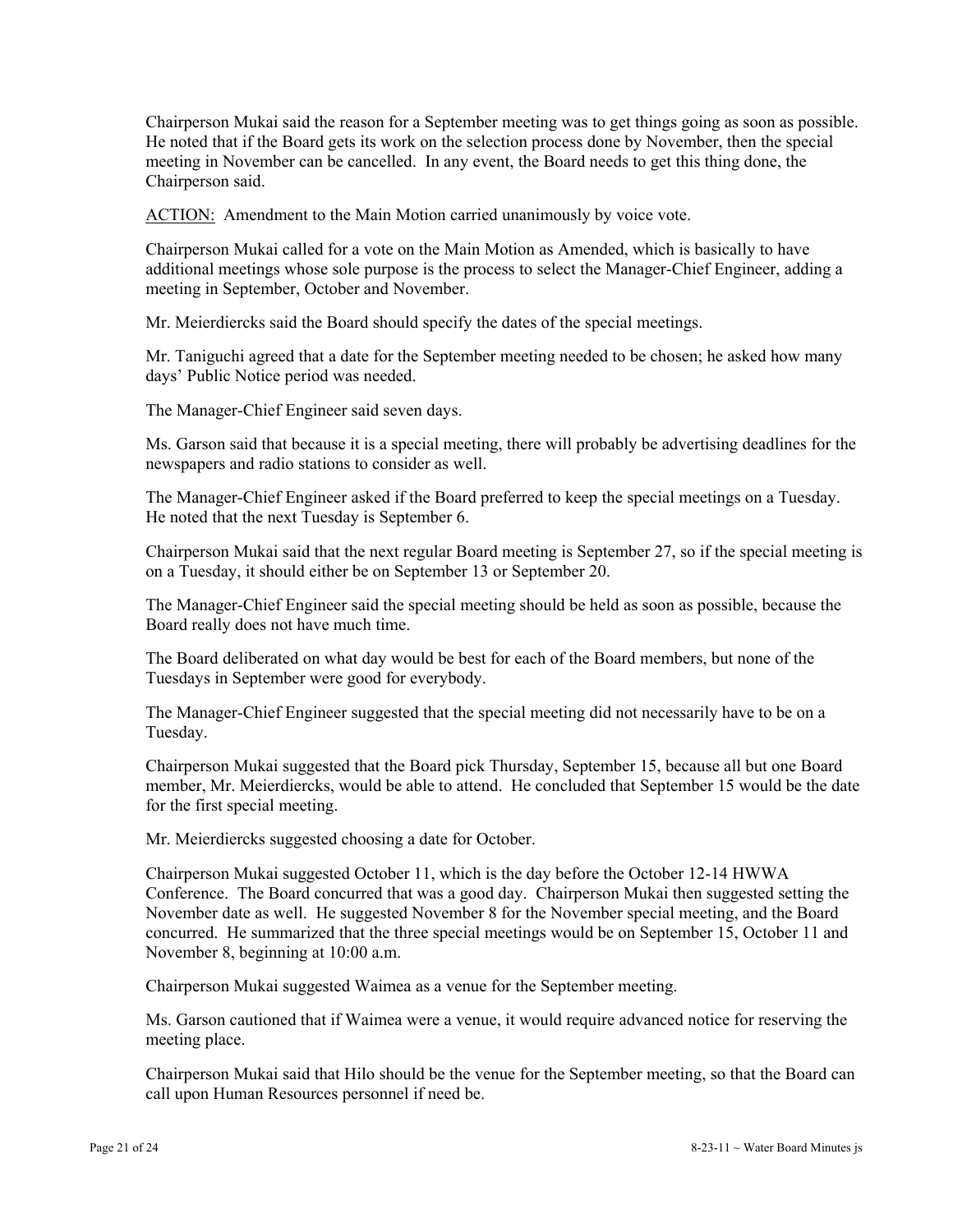The venues of the October and November meetings are to be announced.

ACTION: Main Motion as Amended passed unanimously by voice vote.

## 12) **EXECUTIVE SESSION RE: PROCEDURES AND TIME FRAME TO SELECT NEW MANAGER-CHIEF ENGINEER:**

The Water Board had anticipated convening an executive meeting, closed to the public, pursuant to Hawai'i Revised Statutes, Sections 92-4 and 92-5(a)(4) for the purpose of consulting with the Water Board's attorney on questions and issues pertaining to the Water Board's powers, duties, privileges, immunities and liabilities. A two-thirds vote, pursuant to HRS Section 92-4, is necessary to hold an executive meeting.

*(Executive Session was not held.)* 

### 13) ANNOUNCEMENTS:

## 1. **Next Regular Meeting:**

The next meeting of the Water Board will be held on September 27, 2011, at 10:00 a.m., at the Department of Water Supply, Operations Conference Room, 889 Leilani Street, Hilo, HI. (*A special meeting regarding the process to select the Manager-Chief Engineer will be held on Thursday, September 15, 2011, at the Department of Water Supply, Operations Conference Room, 889 Leilani Street, Hilo, HI.)*

# 2. **Following Meeting:**

The following meeting of the Water Board will be held on October 25, 2011, at 10:00 a.m. at the Department of Water Supply, Operations Conference Room, 889 Leilani Street, Hilo, HI. (*A special meeting regarding the process to select the Manager-Chief Engineer will be held on Tuesday, October 11, 2011, at a venue to be announced.)*

### 14) STATEMENTS FROM THE PUBLIC:

*(Mr. Michael DuBois, representing Hawaiian Ocean View Estates, testified about the Hawaiian Ocean View Estates filling station facility. The following is Mr. DuBois's verbatim testimony:)* 

"So I want to bring a concern to the Board that's very, very important. Now, we have two other speakers who tried to tell you what… that there's a problem with the filling station. And I thought maybe you could bring them up and ask them some questions but… so the filling station at the HOVE water facility is a major problem. It's not designed right, and it's not well-thought-out. Now the entrance road is the biggest problem. The entrance road is supposedly a two-lane road for large water trucks to pass on both sides of each other. One is full as it's exiting, and one is empty as it's going up. It's 220 feet long, and it's raised by just a lot of gravel that was packed, and it's only 19 feet wide at the very top. Okay? And it's not very well-packed, because I weigh 250 pounds, and I'll admit it, but I'm standing on the edge, and it's crushing. And even with the asphalt that you can put on it, there are drivers that run these rigs who are telling me that there's gonna be a serious problem. It's six feet high, okay? And you're running these big rigs with heavy amounts of water. Now also in this area of the 220-foot ramp going up into the water facility, you're also gonna have trucks with trailers, cars, and other vehicles that are gonna go into this access area. There are no guard rails on this six-foot high embankment that was built with fencing down on the base. Now, what I'm asking is that we put… that we stop all activity on any further construction at this site until we can meet out there and review the situation. It is a very big problem. There are… This is… I don't know if any of you have been out there, but you need to go out there if you want, or, our representative, I guess, right here, (*gesturing toward Mr. Meierdiercks)* needs to go out there and look at this site, and meet with the Ocean View Community Development Corp.'s Water Committee. Now, they have some concerns, and I think they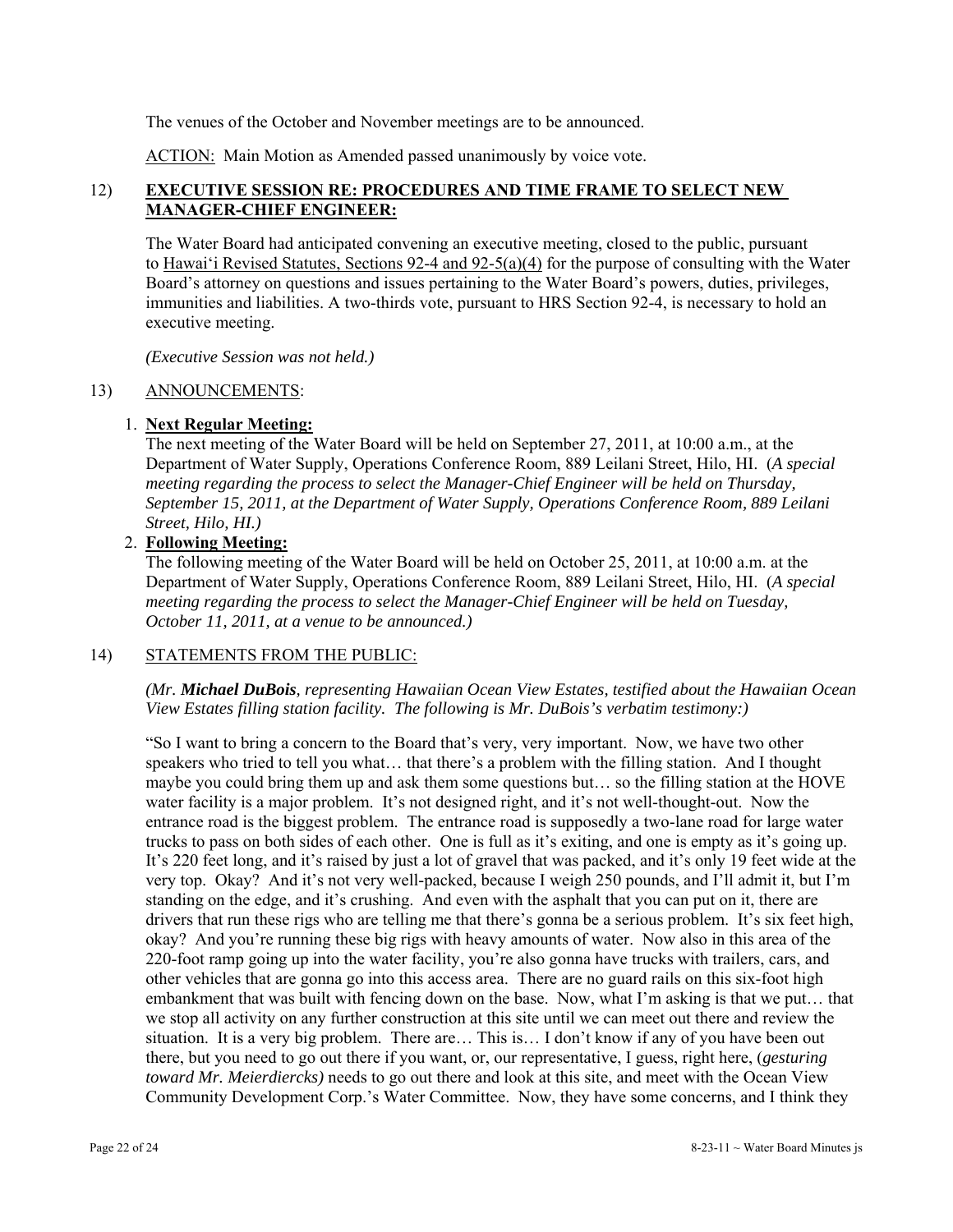need to be addressed. And if we can, as soon as possible, go out there and look at these problems that they're trying to address, then I think that would benefit everybody and then we can move on. But there are serious problems. So I would like to make sure that we have no further progress out there until we look and talk and discuss about these problems. And I don't think that that's unfair to do."

*(Mr. Alan Stafford, who testified earlier, asked to make testimony again. The following is his verbatim testimony, made off-mike from the back of the room:)* 

"Before you adjourn, I just have something. Could the Board actually put a hold on it, because you're talking about paving it tomorrow or the next day? If they do that, then everything we just talked about (inaudible)."

Chairperson Mukai said the Board cannot make a decision on this matter; it is not an agendized item and therefore the Board cannot make any decision like that.

Mr. Greenwell asked if the contractor is doing what he is contracted to do, whether the Board has the right to stop him.

The Manager-Chief Engineer said absolutely, the Board has the right.

Mr. Meierdiercks said that the only time that the Board has any say over what the Department does is during Board meetings. Therefore, if the meeting is adjourned, the Board will have to wait until the next meeting to do anything, and then it will be up to the Department to make any changes, he said. The Board has not directed the Department to do anything, and the Department has to follow the contract, Mr. Meierdiercks said.

The Manager-Chief Engineer said that based on the testimony, it was his intent after the meeting to have Mr. Inaba call DWS's project engineer to stop the work. He said that after hearing all of the concerns, he was not going to go ahead with the work; he was going to have Mr. Inaba call the contractor to have him stop. The work will be stopped; DWS has the right to stop the contract. There are too many concerns here, and DWS needs to stop the work, he said.

Chairperson Mukai said in that case, the Board does not need to take any action.

The Manager-Chief Engineer said DWS will take care of it themselves, administratively.

#### 15) ADJOURNMENT

Chairperson Mukai entertained a Motion to adjourn.

ACTION: Mr. Lindsey moved to adjourn; seconded by Mr. Taniguchi, and carried unanimously by voice vote.

Chairperson Mukai adjourned the meeting at 12:27 p.m.

 $\mathcal{L}_\text{max}$  , where  $\mathcal{L}_\text{max}$  and  $\mathcal{L}_\text{max}$ 

Acting Secretary-Administrative Assistant

Anyone who requires an auxiliary aid or service for effective communication or a modification of policies or procedures to participate in this Water Board Meeting should contact Doreen Jollimore, Secretary, at 961-8050 as soon as possible, but no later than five days before the scheduled meeting. Notice to Lobbyists: If you are a lobbyist, you must register with the Hawai'i County Clerk within five days of becoming a lobbyist. {Article 15, Section 2-91.3(b), Hawai'i County Code} A lobbyist means "any individual engaged for pay or other consideration who spends more than five hours in any month or \$275 in any six-month period for the purpose of attempting to influence legislative or administrative action by communicating or urging others to communicate with public officials." {Article 15, Section 2-91.3(a)(6), Hawai'i County Code} Registration